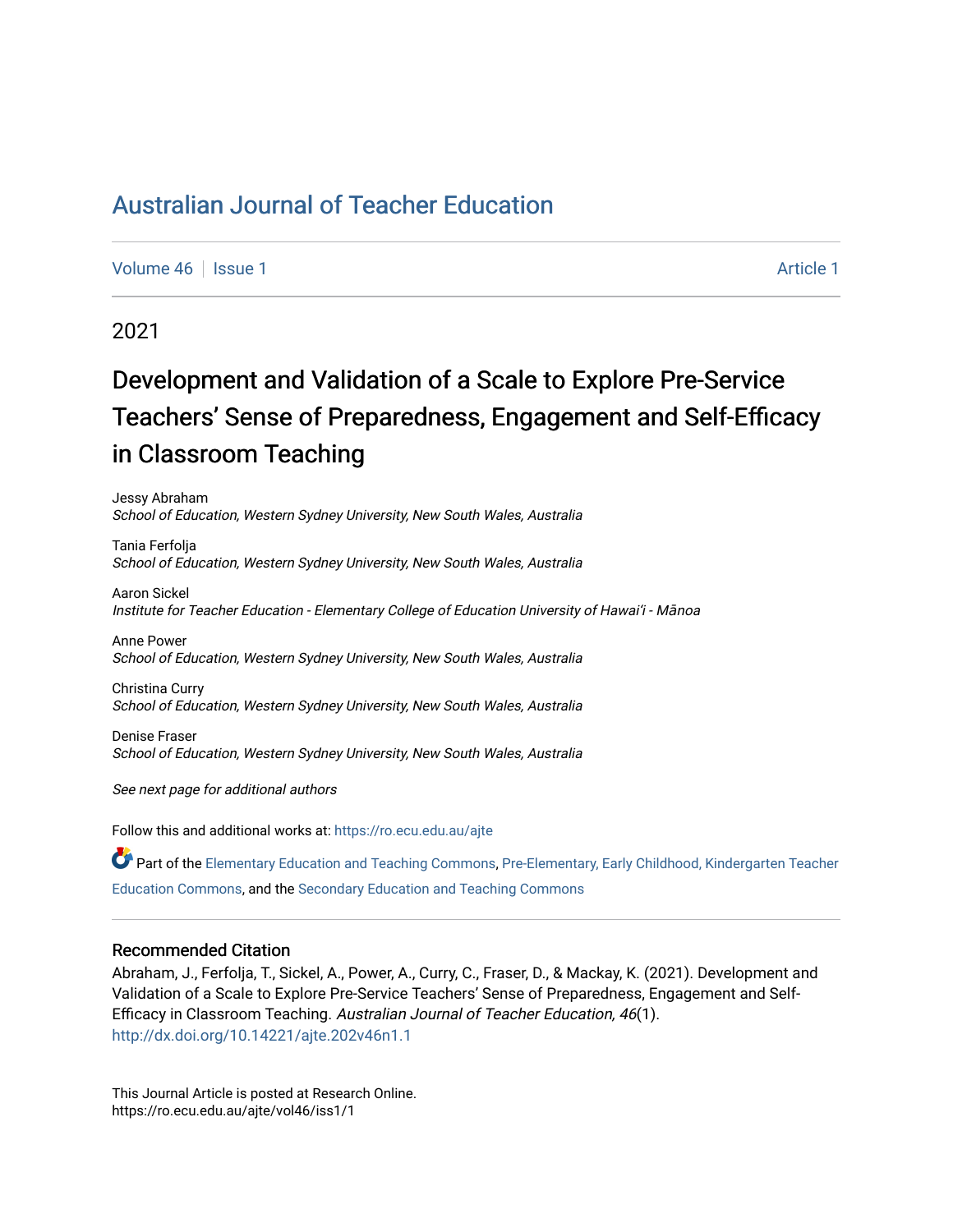# Development and Validation of a Scale to Explore Pre-Service Teachers' Sense of Preparedness, Engagement and Self-Efficacy in Classroom Teaching

# Authors

Jessy Abraham, Tania Ferfolja, Aaron Sickel, Anne Power, Christina Curry, Denise Fraser, and Karin Mackay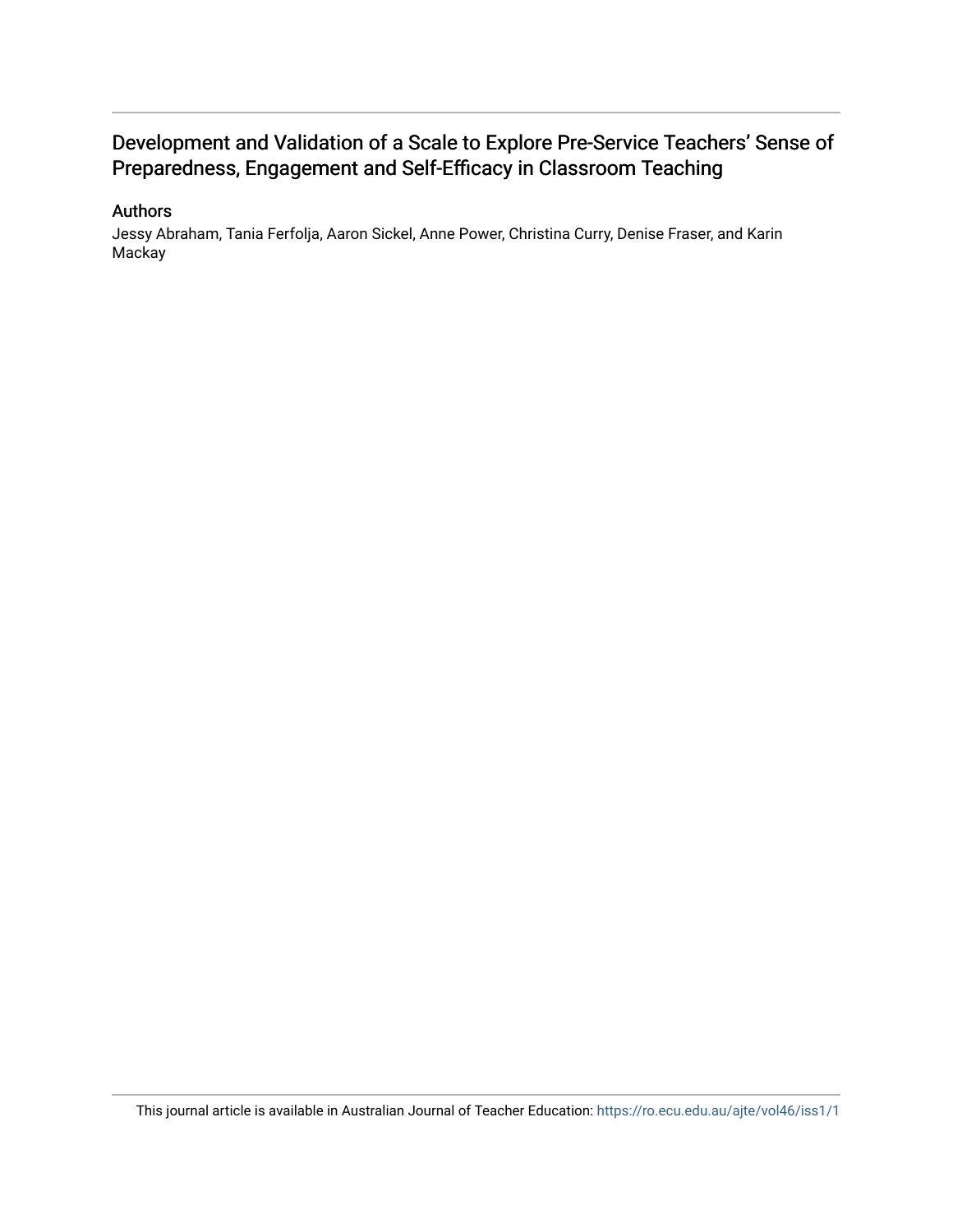# **Development and Validation of a Scale to Explore Pre-Service Teachers' Sense of Preparedness, Engagement and Self-Efficacy in Classroom Teaching**

Jessy Abraham Tania Ferfolja Western Sydney University Aaron Sickel University of Hawai'I, Mānoa Anne Power Christina Curry Denise Fraser Karin Mackay Western Sydney University

*Abstract*: *Raising the quality of initial teacher education can make an important contribution to raising the overall quality of the school system. In Australia, the National Framework for Professional Standards for Teaching is used as a common framework to set standards for the accreditation of teacher education programs. However, institution-wise assessments need to be carried out regularly to explore the quality of preparation pre-service teachers receive and to what extent they feel well prepared to enter teaching. This will enable teacher education programs to implement strategies to strengthen the link between university coursework and professional practice of pre service teachers. This paper discusses the development and validation of a scale to measure pre- service teachers' perceptions of preparedness to teach, readiness to engage with the teaching profession and self-efficacy in teaching. The study also proposes a model describing the relationship among these variables. Data was collected from 235 final year pre-service teachers using a newly developed questionnaire at an Australian university. Data shows that the Pre service Teacher Professional Experience (PTPE) scale is a theoretically sound, gender invariant and psychometrically valid instrument. The implications of using the scale in teacher education programmes are discussed in the context of the findings.*

# **Introduction**

Designing and implementing effective programmes to prepare future teachers who are competent and confident to teach is the primary business of initial teacher education (Ingvarson et al., 2014). In Australia, to prepare *classroom ready* teachers who will make a positive impact on school student learning, every teacher education programme must meet clear and rigorous standards as outlined by Teacher Education Ministerial Advisory Group (TEMAG)'s (2014) report, *Action Now: Classroom Ready Teachers*. These standards are broadly conceptualised as to what pre-service teachers (PSTs) should know and be able to do when they enter the teaching profession (Ingvarson et al., 2014). Initial teacher education

 $Vol$  46, 1, January 2021 1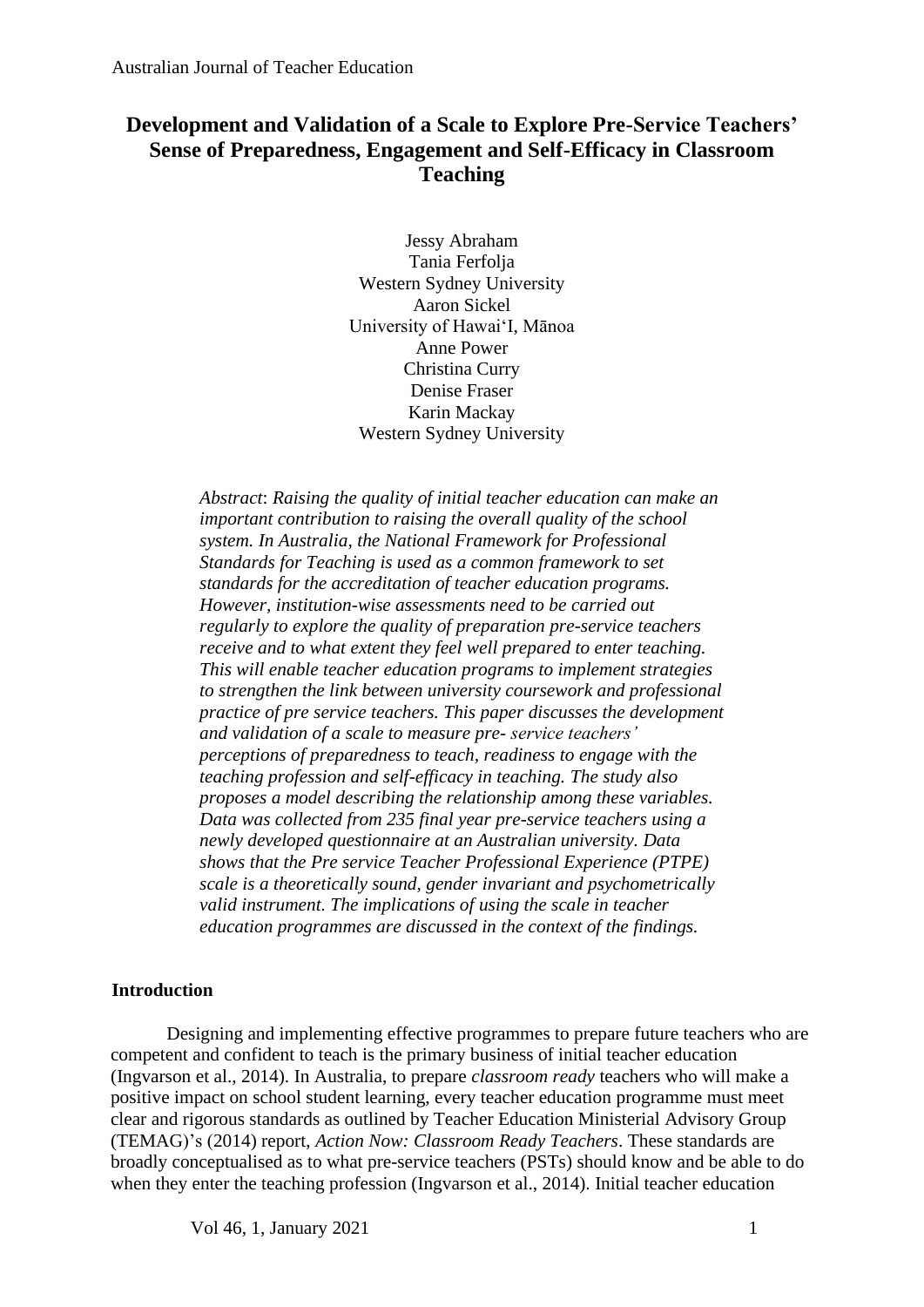providers are required to ensure that their graduates are able to meet these national professional standards for teachers which outline key elements of quality teaching. Known as Australian Professional Standards for Teachers, they are a public statement illustrating what constitutes teacher quality. They are comprised of seven standards (referred to as 'Standards' in this paper) which outline what teachers are expected to know and be able to do at four career stages: Graduate, Proficient, Highly Accomplished and Lead (Australian Institute for Teaching and School Leadership[AITSL], 2014). The seven Standards identify what is expected of teachers within three domains of teaching within their specific teaching context (See Table 1).

| Domains of teaching     | <b>Standards</b>                                                                                                                                                                            |
|-------------------------|---------------------------------------------------------------------------------------------------------------------------------------------------------------------------------------------|
| Professional Knowledge  | 1. Know students and how they learn<br>2. Know the content and how to teach it                                                                                                              |
| Professional Practice   | 3. Plan for and implement effective teaching and learning<br>4. Create and maintain supportive and safe learning environments<br>5. Assess, provide feedback and report on student learning |
| Professional Engagement | 6. Engage in professional learning<br>7. Engage professionally with colleagues, parents/carers and the<br>community                                                                         |

**Table 1: Standards for Teachers at Four Career Stages (AITSL, 2014, p. 5).**

The descriptors for the four career stages represent increasing levels of knowledge, practice and professional engagement for teachers. It is noteworthy that there is considerable overlap among the descriptors of these Standards, since teaching draws on aspects of all three domains (AITSL, 2014). The Graduate Standards underpin the accreditation of initial teacher education programmes. Therefore, at the successful completion of their initial teacher education programme, PSTs are expected to have met the Standards at the Graduate level. Progression through the four career stages takes place throughout their career via professional learning and using opportunities to engage with their school communities within and beyond the classroom (AITSL, 2014)

However, although the desired competencies for graduate teachers are outlined by Standards, it has been argued that "initial teacher education providers are not rigorously assessing the classroom readiness of their pre-service teachers against the Professional Standards" (TEMAG, 2014, p. ix) or whether such graduates perceive themselves as confident to teach in a classroom (AITSL, 2010). Therefore, there are calls for genuine assessment of *classroom readiness* of beginning teachers rather than an inference from the award of an academic qualification.

A *classroom ready* graduate is broadly conceptualised as a qualified graduate "who has the skills and knowledge for professional practice required by the Graduate level of the Professional Standards" (TEMAG, 2014, p. 87). Such graduates are, theoretically, competent and adequately prepared, ready to engage with the profession and therefore confident to teach in formal classroom settings. It has been noted that in order to achieve this goal, "robust evidence will be required of [initial teacher education] providers to show that their graduates have the knowledge and teaching practices needed to be classroom ready, against a national assessment framework" (TEMAG, 2014, p. xi). The characteristics of effective teacher education programmes are identified as those that demonstrate "evidence-based pedagogical approaches, effective integration of professional experience, rigorous and iterative assessment of pre-service teachers throughout their education, and assessments that ensure pre-service teachers are *classroom ready*" (TEMAG, 2014, xii). In Australia, as elsewhere, professional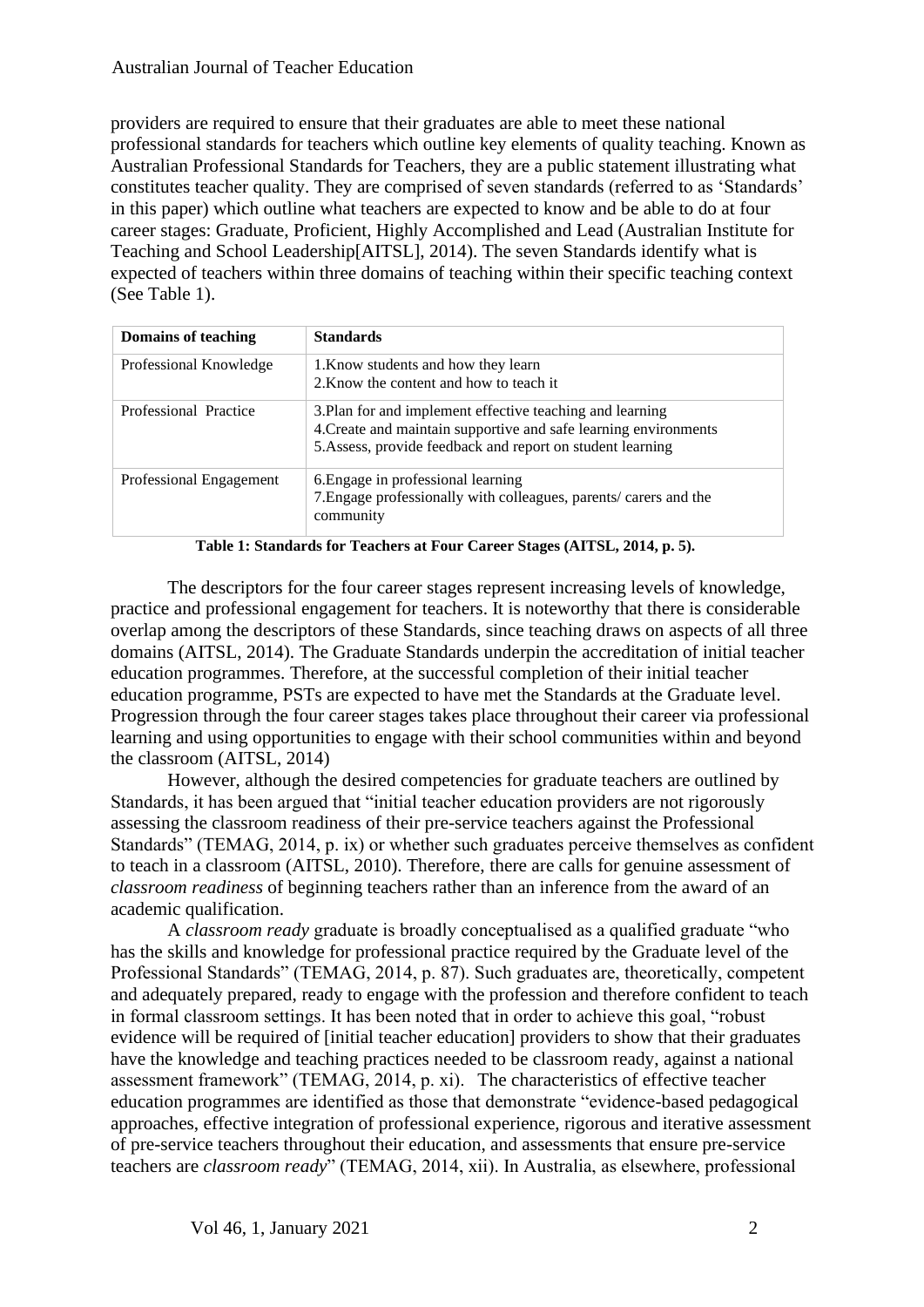experience in real classroom settings during the teacher education programme gives the PSTs the first opportunity to put theory into practice.

Teachers' perceived preparedness has been theoretically linked to the development of their teaching self-efficacy (Gigallo & Little, 2003; Housego, 1990; Jamieson-Proctor, Burnett, Finger, & Watson, 2006). Teachers who have a greater sense of perceived preparedness are likely to have a greater sense of self-efficacy (Darling-Hammond, et.al.,2002), since self-efficacy is conceptualised as a "cognition that mediates knowledge and action" (Raudenbush, Rowan, & Cheong, 1992, p. 150). Furthermore, their sense of selfefficacy forms within the early years of teaching and, once developed it is resistant to change (Tschannen-Moran et al.,1998). Hence, it is important to develop teachers' efficacy and its antecedents early on, that is from their first exposure to the teaching profession itself.

Examining the classroom readiness of PSTs before, during or after their professional experience may provide answers to the pertinent question for teacher education practitioners; *To what extent does the teacher education course advance pre-service teachers' sense of preparedness, develop their readiness to engage with the profession and enhance their selfefficacy in teaching?* Understanding the strength of such associations may enable teacher educators to identify gaps and develop interventions that strengthen the theory-practice link in teacher education programmes.

# **A Framework for the Assessment of Psts' Sense of Preparedness and Readiness to Engage with the Profession – Need for a New Instrument**

As previously articulated, Australian PSTs, at the successful completion of their initial teacher education, are expected to have met the Graduate Standards (Table1). Therefore, if the aim of teacher educators is to ensure their graduates meet the requirements of the diverse classroom settings they will be entering, then their preparedness and readiness to enter teaching must be examined against the Standards. Consequently, there is a requirement for an instrument that can measure such critical elements in relation to pre-service teachers' professional experience in schools, which is a significant component of teacher preparation programmes. The Pre-service Teacher Professional Experience (PTPE) survey is a selfreporting parsimonious instrument that was developed specifically for this purpose.

A broad search of Australian teacher education literature identified a multitude of measures developed for gauging PSTs' preparedness to begin teaching and related variables such as self-efficacy in teaching. For example, the Survey of Final Year Education Students (Mayer et al., 2015) examined how well equipped graduates are to meet the requirements of the diverse school settings that they would soon enter. The Victorian Institute of Teaching (VIT) Future Teachers Project's survey instrument (Ingvarson, Beavis, & Kleinhenz, 2004) examines beginning teachers' feedback on their teacher education programs. Likewise, Louden and colleagues investigated perceptions of teacher education students' preparation for teaching in the two major areas, early years' literacy and middle years' mathematics teaching (Louden, Heldsinger, House, Humphry, & Fitzgerald, 2010). Student teachers' perceptions and associations between self-efficacy in behaviour management, preparedness and classroom experiences were investigated in Giallo and Little's study (2003). MA and Cavanagh (2018) explored the level of teacher self-efficacy of secondary PSTs before their professional experience. Perceptions of Tasmanian pre-service and beginning health and physical education (HPE) teachers in relation to their preparedness for teaching was examined in Swabey, Castleton and Penney's (2010) study. A similar study that examines PSTs preparedness to integrate technology in classroom teaching was conducted by Sweeney and Drummond (2013). Dawson and Shand (2019) used Tschannen-Moran and Hoy's (2001)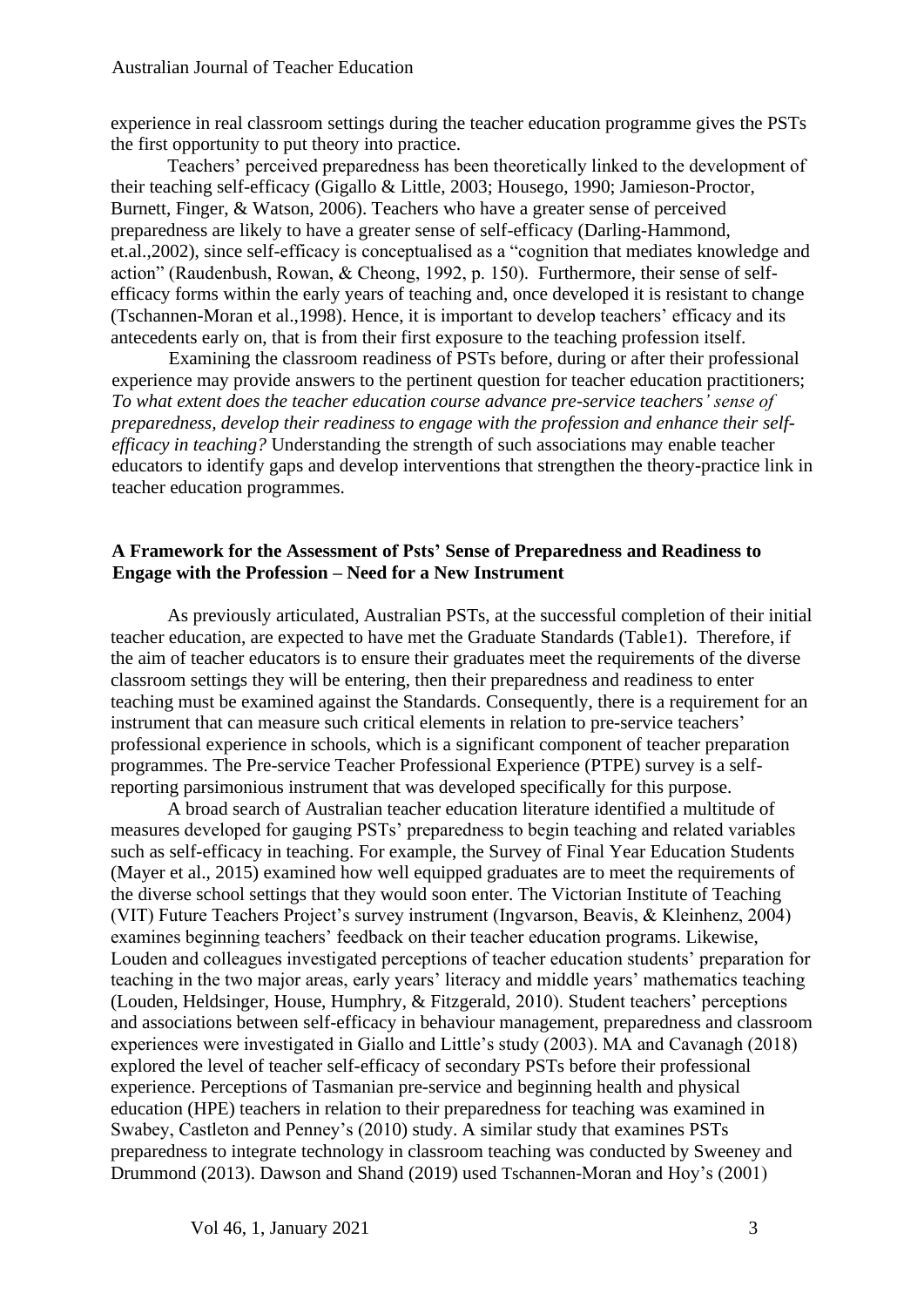Teacher Efficacy Scale to compare teaching self-efficacy of PSTs in disadvantaged schools with PSTs placed in more advantaged school. However, a closer examination of these instruments indicated that they were purpose-driven, designed to suit the specific object of the study for which they were created, and hence they were found unsuitable or inadequate to fulfil the aim of the current study.

An extensive search of relevant literature revealed that although there are many instruments available including the scales mentioned here, there is a need for an instrument to measure the variables investigated in this study, which focussed on various teacher education programmes such as early childhood, primary and secondary programmes, with consideration given to the three domains of teaching and the desired practices prescribed by the graduate Standards. Hudson, Hudson, Weatherby-Fell and Shipway's (2016) investigation, where final year primary PSTs' self-reported confidence against each of the Standards was examined, shares some characteristics with the current study. However, the current study differs from Hudson el al's research. The current study acknowledges the theoretical relationship between feelings of preparedness and an increased sense of teaching efficacy (Darling-Hammond, Chung & Frelow, 2002) and investigates the extent to which such perceptions measured against Standards are influencing PST's perceptions of *readiness to engage* with the teaching profession and eventually their *self-efficacy* in classroom teaching. Thus, rather than providing a simple measure of teacher preparedness, the data collected with the newly developed PTPE can be used to analyse the predictive power of *preparedness* on their *readiness* and sense of teaching *self-efficacy.*

The purpose of this paper is to report on the construction and validation of PTPE which was designed to determine and measure relationships among three variables; namely, *teacher preparedness*, *readiness to engage* with the profession and *self-efficacy* in classroom teaching, close to point of graduation. Elements of PTPE drew largely from the Standards. *Teacher Preparedness* was conceptualised on major constructs emanating from four Standards for the two domains that are relevant for the graduate career stage. These Standards and the names of the constructs that subsumes them as on PTPE are given in Table 2.

| Domains of teaching      | <b>Standards</b>                                                               | <b>Construct Name on</b><br><b>PTPE</b> |
|--------------------------|--------------------------------------------------------------------------------|-----------------------------------------|
| Professional Knowledge   | 1. Know students and how they learn<br>2. Know the content and how to teach it | <b>Relation</b>                         |
|                          |                                                                                | Knowledge                               |
| Professional<br>Practice | 3. Plan for and implement effective<br>teaching and learning                   | <i>Strategies</i>                       |
|                          | 4. Create and maintain supportive and safe<br>learning environments            | Environment                             |

**Table 2: Dimensions of Teacher Preparedness**

The readiness to engage with the profession *(engage)* variable was conceptualised as the combination of ability and willingness (Baker, 2005) of PSTs to continue professional learning while on their professional experience in schools. Item generation of the *engage* variable was guided by Standard 6 (see Table 1). Standard 7, namely; engage *professionally with colleagues, parents/ carers and the community* was not considered in this procedure as the descriptors were not deemed to be relevant to PSTs' classroom experiences during their professional experience placement. Depending on the school site, most PSTs' professional learning takes place through the interaction with their supervising teacher and typically they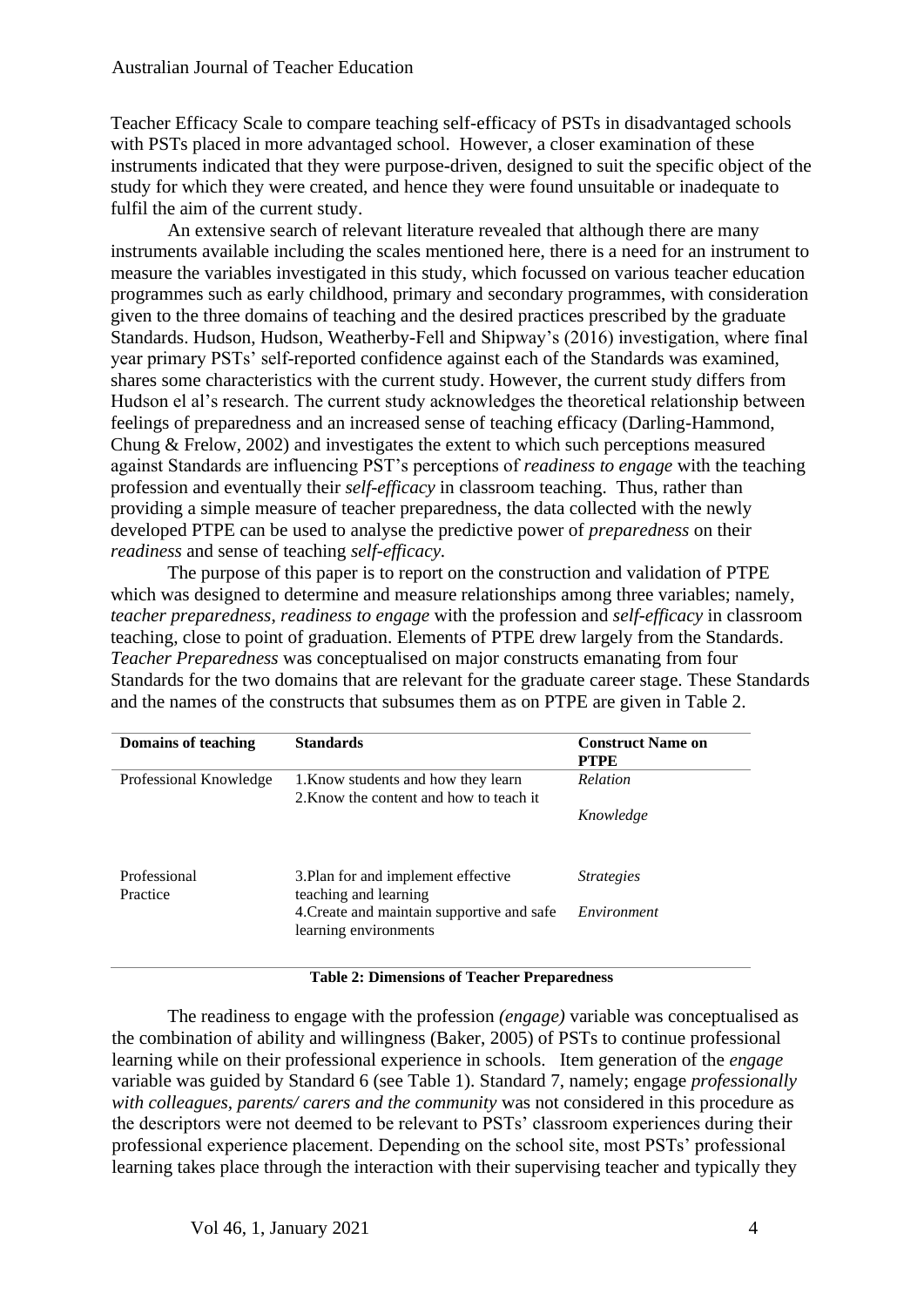receive limited opportunity to engage with parents/carers and community during their professional experience. Likewise, Standard 5, which stipulates; "Assess, provide feedback and report on student learning" was excluded from the framework. On careful examination of relevant literature and from anecdotal evidence, this was identified as a Focus area where PSTs receive fewest opportunities during their professional placement (Hudson et al., 2016). PSTs report that they are excluded from such on-site experiences due to matters arising from "confidentiality" of parent/carer – teacher interviews (p.145). Furthermore, this is a realworld context that initial teacher education providers cannot include in their programmes (Hudson et al., 2016 p. 145). Therefore, this Standard was not included in the Framework.

# **Variable Descriptions**

Based on a comprehensive review of the literature, we suggest a research model where pre-service teacher *preparedness* may influence their *readiness to engage with the profession (engage*) which in turn enhances their teaching self-efficacy in classroom teaching (*efficacy*). It should be noted that, as Giallo and Little (2003) affirm, a PST's perceived preparedness does not necessarily denote that they are prepared in reality, but such perceptions are essential in bolstering their sense of self-efficacy and readiness. A brief discussion of these constructs selected for inclusion in the model is given below.

# **Teacher Preparedness Relation**

Knowing students and knowing how they learn are critical aspects of teaching regardless of the level of schooling. Standard 1 prescribes a PST should demonstrate "the knowledge and understanding of the implications for learning of students' physical, cultural, social, linguistic and intellectual characteristics" (AITSL, 2014. p. 10). They should also "understand principles of inclusion and strategies for differentiating teaching to meet the specific learning needs of students including those with disabilities and Aboriginal and Torres Strait Islander *students" (*p.7). Teachers with a sound knowledge of how students learn tend to be more engaged with their profession (Darling-Hammond et.al., 2002).

# **Knowledge**

A vast body of literature emphasises the association between teachers' pedagogical content knowledge and their sense of efficacy and readiness to teach (Darling-Hammond & Bransford, 2005; See also Kola & Sunday, 2015 for a review). Pedagogical content knowledge is defined by Shulman (1987) as one of seven categories of teachers' knowledge defining it as "that special amalgam of content and pedagogy that is uniquely the province of teachers, their own special form of professional understanding" (p. 8). Highly effective teachers are found to possess strong pedagogical content knowledge and this is a differentiating factor between expert teachers and PSTs (Borko & Putnam, 1996). Standard 2 prescribes the expected levels of PSTs knowledge of the content of their subjects and curriculum they are teaching.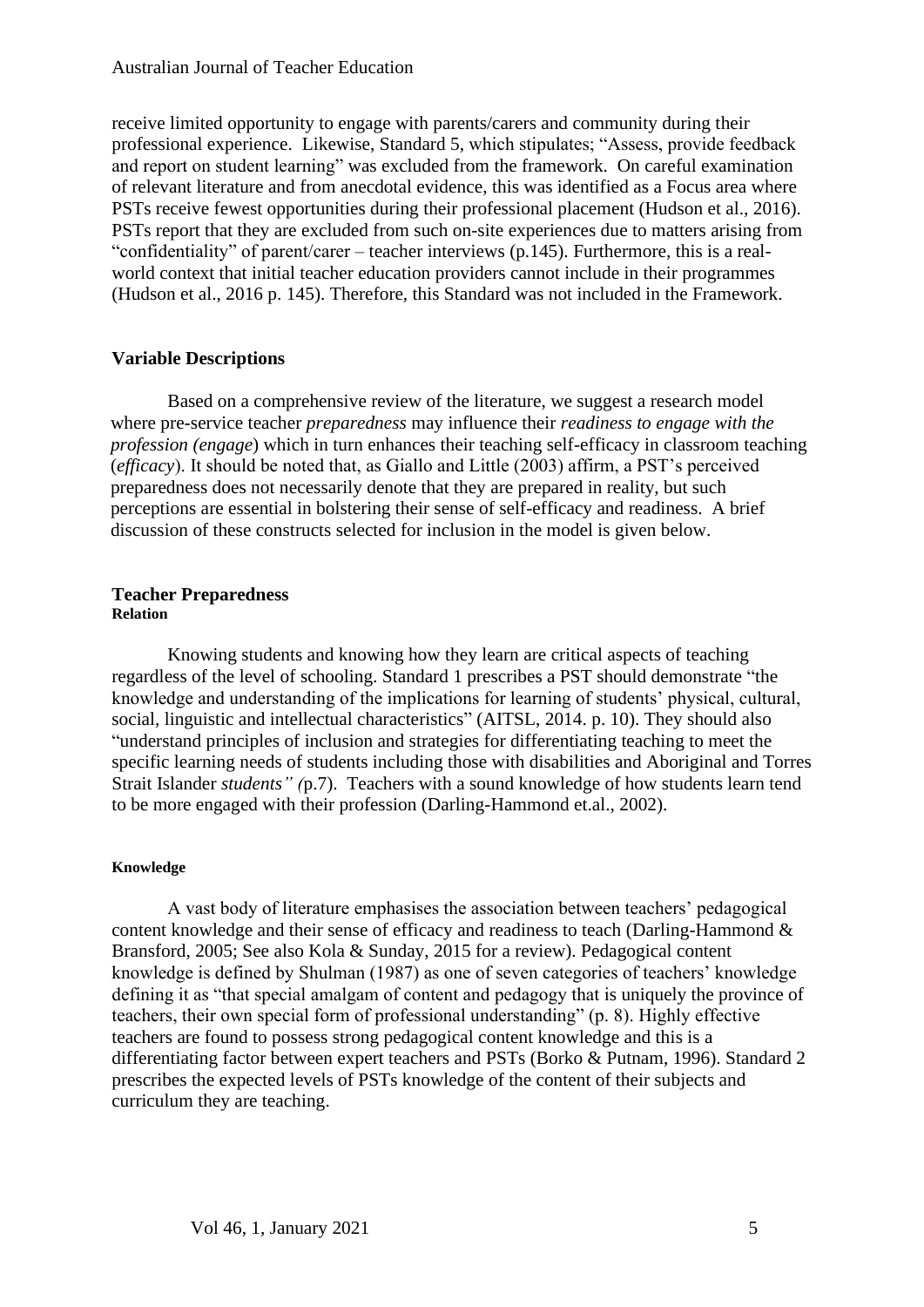#### **Strategies**

Effective teaching is critically reliant on the skill of implementing effective teaching strategies and a burgeoning body of literature exists (see Hattie & Donoghue, 2016) on its association with teachers' readiness and sense of efficacy in teaching. Standard 3 prescribes at graduate level, that a teacher should be able to set learning goals for "students of varying abilities and characteristics, plan lesson sequence", select and choose a variety of resources and teaching strategies and use effective classroom communication (AITSL, 2014. P.14).

# **Environment**

Standard 4 prescribes the skill of creating and maintaining supportive and safe learning environments and implementing fair and equitable behaviour management plans as one of the fundamental elements of high-quality, effective teaching (AITSL, 2014). A substantial body of literature offers support to the claim that a sound knowledge of creating a safe and positive classroom environment influences classroom readiness of the teacher (see Egeberg, McConney, & Price, 2016 for a comprehensive review). This gives compelling evidence for the construct to be considered as a precursor of PSTs' teaching self-efficacy.

#### **Engage**

The *engag*e variable examines the ability and willingness of PSTs to engage in professional learning from the teaching community, which can be a source of efficacy and confidence in the process of adopting new teaching practices (Darling-Hammond, Hyler, & Gardner, 2017). PSTs' first exposure to the teaching profession is their professional experience, during which they develop knowledge of "working ethically, collaborating with colleagues, external professional and community representatives, and contributing to the life of the school" (AITSL, 2014, p.1). This learning can be assumed to contribute to the development of their efficacy in teaching, though a causal relationship is yet to be established.

### **Self-efficacy**

Consistent with Bandura's conceptualisation of self-efficacy on social cognitive theoretical framework (Bandura, 1977), Tschannen-Moran and Hoy (2001) provided an operational definition for teacher efficacy as "a teacher's judgment of his or her capabilities to bring about desired outcomes of student engagement and learning, even among those students who may be difficult or unmotivated" (p.783). Antecedents of teaching self-efficacy has been found to vary among novice and experienced teachers (Tschannen-Moran & Hoy, 2007), since it is "a motivational construct based on self-perception of competence rather than actual level of competence" (p. 944). In measuring self-efficacy, items were adapted from Darling-Hammond et al.'s (2002) scale that examined PSTs' confidence in their ability to accomplish certain teaching goals such as promoting positive behaviours in the classroom. *Engage* was considered as instrumental in the development and maintenance of PSTs' teaching self-efficacy.

Based on the review of the literature, it was hypothesized that a PST with a greater sense of preparedness will display a higher degree of readiness to engage with the profession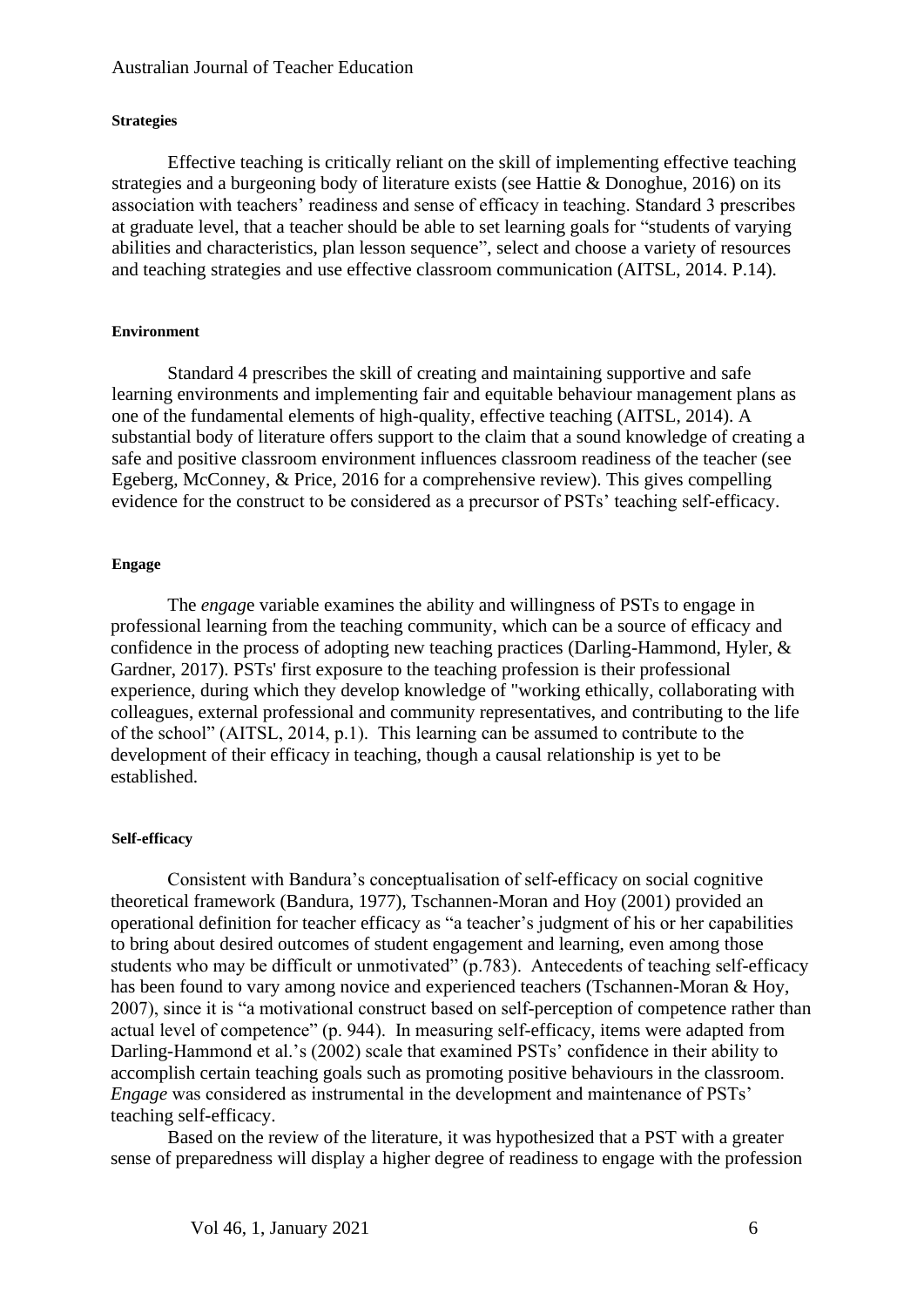and display a greater sense of teaching self-efficacy. The theorised relationships among the constructs are pictorially represented in Figure.1.



**Figure 1: The hypothesised relationships among the constructs of the proposed research model Variables Summary**

PTPE was developed to measure the six constructs (four predictor *teacher preparedness* variables and the two outcome variables, *engage* and *efficacy*) of the proposed research model. The strength of associations among the constructs can be examined using sophisticated strategies such as Structural Equation Modelling (SEM) (Kline, 2011). The theoretical development of the subscales of the PTPE was discussed in earlier sections. The following sections describe the participants and validation of the following psychometric properties of the PTPE: (a) congenerity of the PTPE subscales; (b) reliability of the PTPE subscales (Cronbach's alpha estimates for corresponding factors); (c) factorial structure of the PTPE; (d) construct validity (content, convergent and discriminant validity) of the PTPE and; (e) factorial invariance across critical groups (male vs female).

# **Participants**

Participants of the study were PSTs at University X in metropolitan Sydney from three different teacher education programmes, namely Early Childhood, Primary and Secondary and were in the final stages of the programme undertaking professional experience in schools. At this university, PSTs undertaking the primary and secondary teaching degrees undertake three practicum experiences throughout their courses. Two are in schools where they participate in classroom teaching under the supervision of a qualified teacher, and the third is a community practicum, which often involves working to support young people in focused ways. The community practicum may be in the form, for example, of working with small groups of students to support their reading, or working with students from a refugee background in dedicated homework centres. The early childhood course can qualify PSTs to teach from birth to 5 (where they exit after 2 years) or birth to 12 where they undertake another semester on top to qualify. This degree requires them to undertake three placements,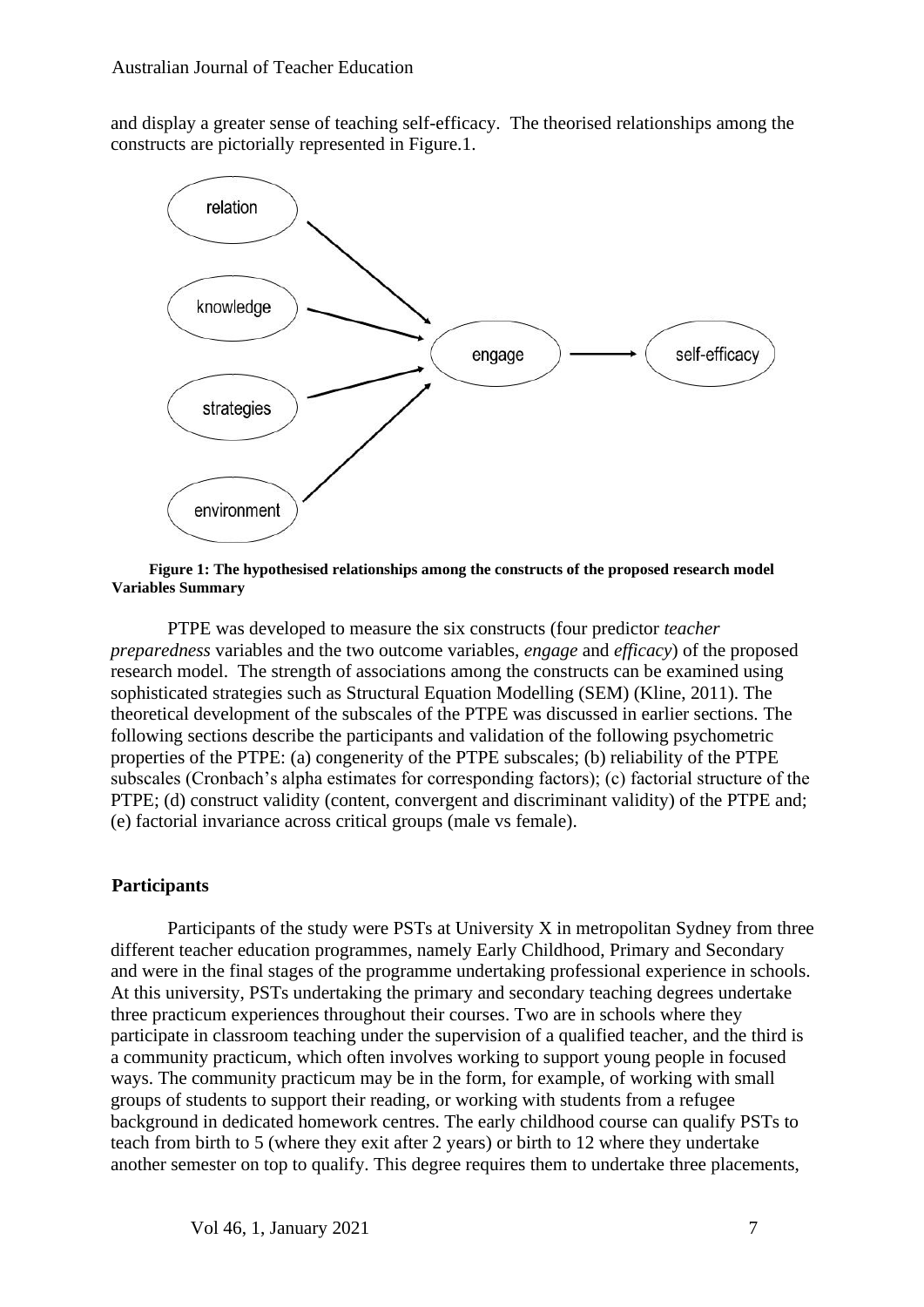one in a birth-2 setting, one in a year 3-5 setting and 2 placements in the same school teaching children across two different stages.

The participants of this study completed surveys about their sense of preparedness to teach and teaching efficacy pre (time point 1) and post (time point 2) final in-school professional experience in 2017. There were no exclusion criteria for the sample selection, and students participated voluntarily each time. Sample sizes were 235 (females  $= 167$ , males =  $68$ ) in time point 1 and 195 (females = 140, males =  $55$ ) in time point 2 respectively after data screening. Data collected at time point 1 was used for scale validation.

# **Development of the Instrument**

The newly developed PTPE originally consisted of 58 items constructed on the basis of the six constructs namely, *relation, knowledge, strategies, environment, engage and selfefficacy*. Content validity, which indicates the extent to which items are representative of the domains they are supposed to measure (Kline, 2011), was ensured with subject matter expert reviews. The research team included experienced teacher educators in respective educational settings and rigorous review processes were conducted during item development to ensure face validity.

*Item development was guided by Standards and an existing well-established scale* 

*(see Table 3 to find the items and the scale they were adapted from). In line with calls for teacher education programmes to address more intently the development of teaching practices as opposed to espoused knowledge, all indicator items for preparedness focus on pre-service teachers' perceptions of implementing specific practices associated with relationships, knowledge enactment, teaching strategies and developing the classroom environment (Darling-Hammond, 2014). Each of the subscales was inferred from seven to eleven indicator items. The phrasing of the items was differentiated to suit the educational settings identified in the earlier section of the paper.* 

Some overlap may be observed between the items on PTPE and AITSL selfassessment tool (AITSL Self-Assessment tool, n.d) as they both use prescribed Standards and their descriptions for item generation. However, these two tools differ in many ways. The AITSL tool includes 148 items and completion may take an hour of time, suggesting high chance of survey fatigue, which is problematic for research purposes. Moreover, the AITSL tool is clearly aligned to in-service teachers whereas the PTPE's items are aligned for PSTs' experience during their professional experience. While the AITSL tool can provide a report to teachers about their level of proficiency for each teacher standard, PTPE can be used to draw out relationships among PSTs' preparedness, their readiness to engage in the profession, and their self-efficacy.

On each item of all subscales except for *self-efficacy*, students rated themselves on a 5 point scale (1 = Not at all to 5 = Extremely well). The options for *self-efficacy* were on a scale where 1= Strongly Disagree and 5= Strongly Agree. Although Likert scales employ various number of scale points such as 4-, 5-, 6-, or 11-point, the comparative sensitivity of these scales is debatable. Leung's (2011) study findings indicate that having more scale points can reduce skewness and kurtosis of data and the distribution will be closest to the normal. However, there was no major difference in the internal structure in terms of means, standard deviations, item–item correlations, item–total correlations, Cronbach's alpha, factor loadings and factor structure of these scales. While an instrument with longer scale points has some advantages, it has been argued that it entails more effort, and hence fatigue from respondents.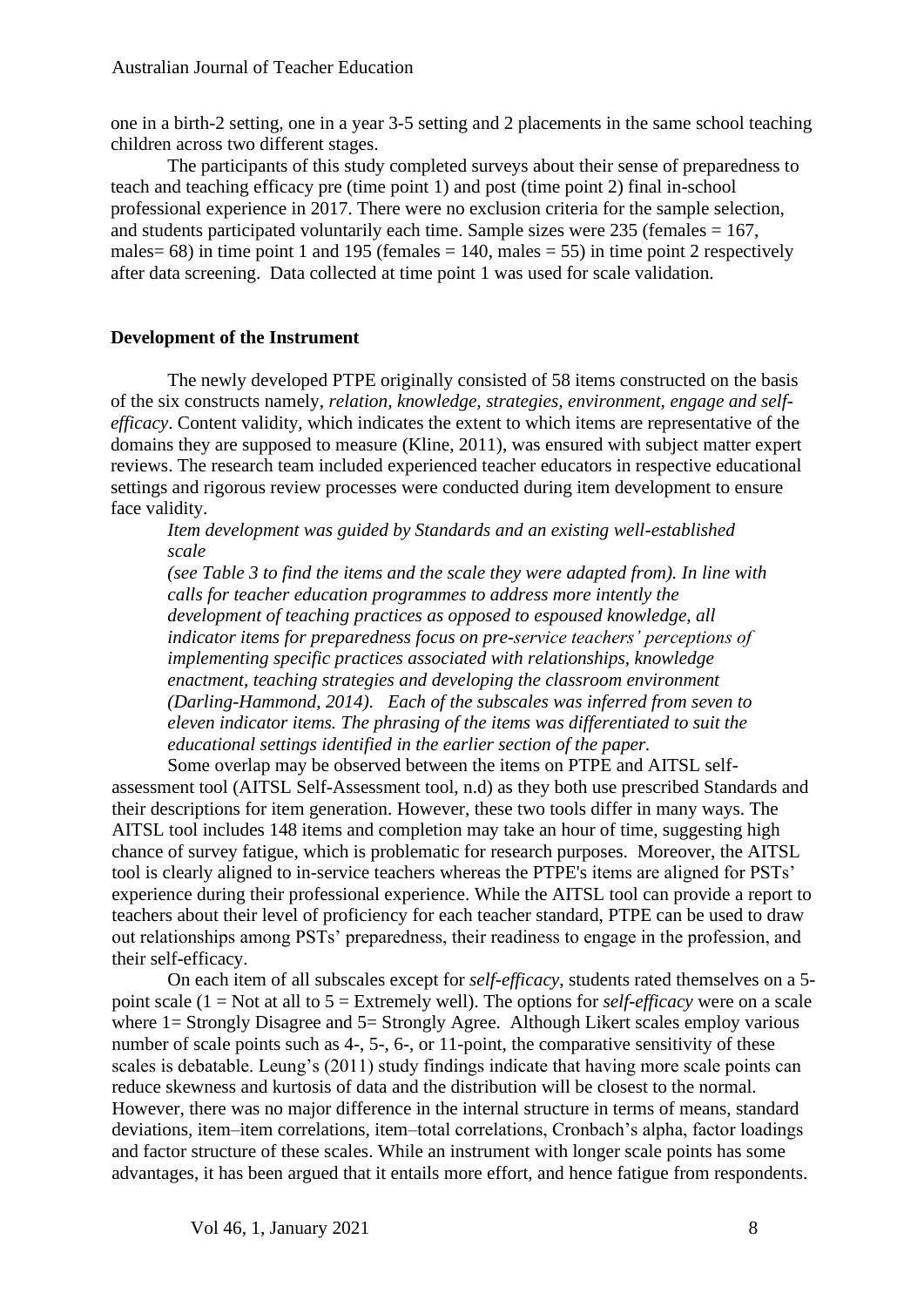Furthermore, although 5- and 11-point scales possess a neutral point, no difference was noted in comparison with scales that have no neutral point (such as  $4 - or 6$ - point scales). Therefore, this study employed a 5- point scale which is more convenient and less tedious for the respondents.

One of the major concerns of self-reports in the form of pencil-and-paper questionnaires is possibility of response bias (Paulhus, 1991). A major source of response bias is socially desirable responding (SDR), which can interfere with the validity of the data collected. It is argued that respondents may display a natural inclination to look good; therefore, their actions can range from a conscious attempt of impression management to a nonconscious form of self-deception. Impression management can include actions such as exaggeration, faking, or lying on their responses, so that the participant looks good; whereas self-deception includes actions such as self-favouring bias or self enhancement, defensiveness, and even denial (Paulhus & Vazire, 2007). At the same time, some measurement experts argue that the concern over the influence of SDR on the validity of data is often exaggerated (Paulhus, 2017). For example, the validity of a number of research instruments are found to change little when SDR was controlled (Paulhus, 2017). Paulhus (2017) further cautions that any possible impact of SDR should be minimised before it can occur by appropriate item design and survey administration, rather than after data has been collected. To control the SDR effects, this study employed approaches of Demand Reduction (Paulhus & Vazire, 2007) method which included maximising anonymity and confidentiality of data collection during the survey administration. As participants were made aware that no personally identifying information was collected in the survey, the demand for SDR was kept low.

| <b>Numerical</b><br>identifier on<br><b>PTPE</b> | <b>Item</b>                                                                                                                                                                                                       | <b>Construct name</b> |
|--------------------------------------------------|-------------------------------------------------------------------------------------------------------------------------------------------------------------------------------------------------------------------|-----------------------|
| 2.1.1                                            | Use knowledge of students'/children's social, emotional, physical and<br>cognitive development to inform planning and teaching.                                                                                   | relation              |
| 2.1.2                                            | Build rapport with students/children.*                                                                                                                                                                            |                       |
| 2.1.3                                            | Use knowledge about the diversity of all students'/children's backgrounds,<br>including Aboriginal and Torres Strait Islander students/children, to inform<br>planning and teaching. *                            |                       |
| 2.1.4                                            | Use knowledge of learners' diverse strengths and needs including those with<br>English as an Additional Language/Dialect, Gifted and Talented, and Learning<br>Support students to inform planning and teaching*. |                       |
| 2.1.5                                            | Employ strategies to motivate and engage all students/children in learning. *                                                                                                                                     |                       |
| 2.1.6                                            | Help learners to become self-motivated and self-directed. **                                                                                                                                                      |                       |
| 2.1.7                                            | Use knowledge of students'/children's family and cultural backgrounds and<br>how they influence learning to inform planning and teaching. **                                                                      |                       |
| 2.2.1                                            | Draw upon your own content knowledge to organise curriculum in ways that<br>support meaningful learning. *                                                                                                        | knowledge             |
| 2.2.2                                            | Create integrated curriculum or cross-curriculum perspectives**                                                                                                                                                   |                       |

To what extent did you feel prepared to: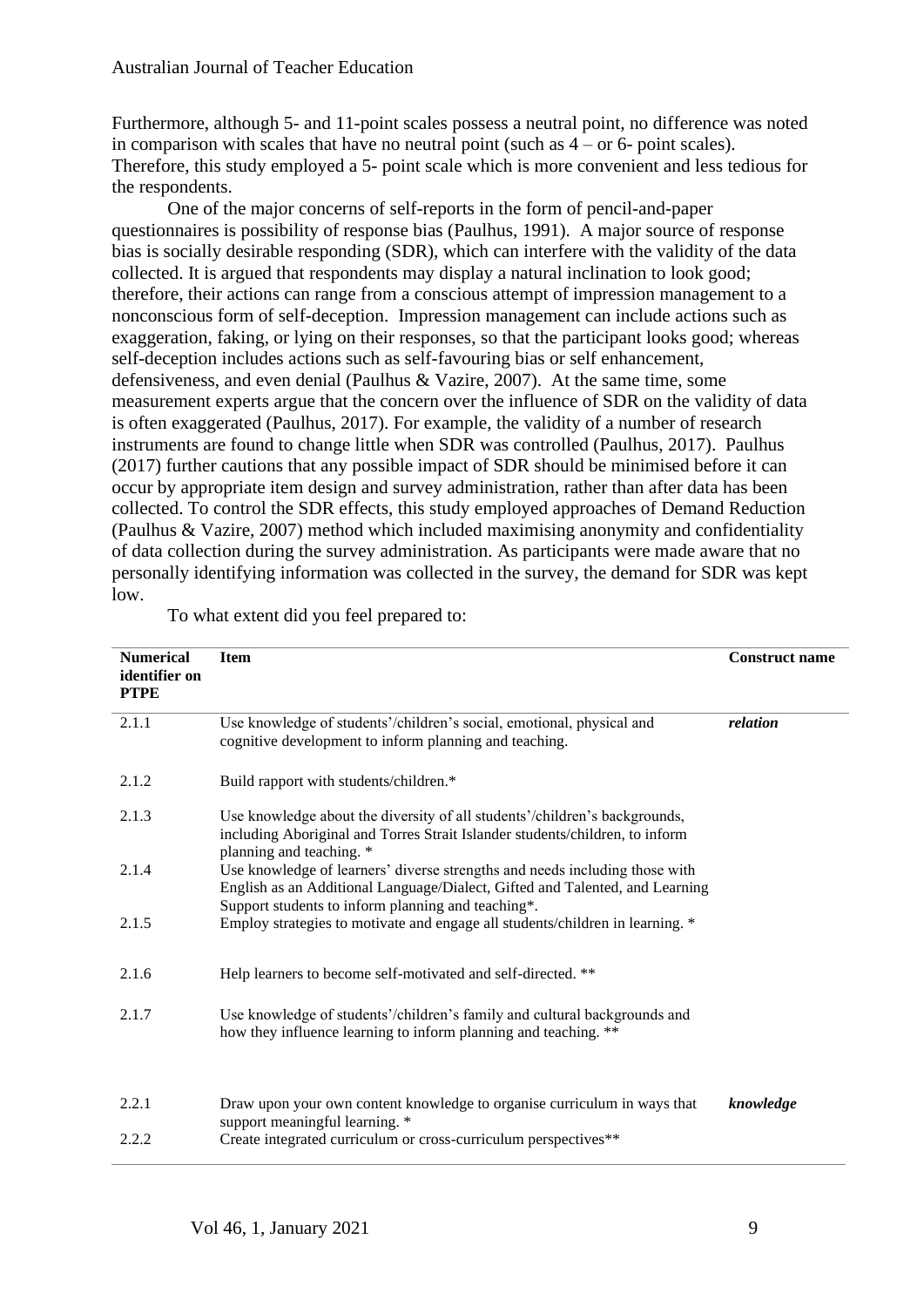| 2.2.3          | Teach concepts, knowledge, and skills in ways that enable students to learn**                                                |
|----------------|------------------------------------------------------------------------------------------------------------------------------|
| 2.2.4          | Develop curriculum that builds on students'/children's experiences, interests<br>and abilities.**                            |
| 2.2.5          | Evaluate curriculum materials / resources for their usefulness and<br>appropriateness. **                                    |
| 2.2.6          | Incorporate literacy strategies into all areas of teaching. *                                                                |
| 2.2.7          | Incorporate ICTs/ technology in ways that lead to meaningful learning*.                                                      |
| 2.2.8<br>2.2.9 | Incorporate numeracy strategies into all areas of teaching. *<br>Plan sequential lessons/learning experiences <sup>*</sup> . |
|                |                                                                                                                              |

| 2.3.1 | Set learning goals for students that are developmentally appropriate. *                                                  | strategies  |
|-------|--------------------------------------------------------------------------------------------------------------------------|-------------|
| 2.3.2 | Verbally present content to small and large groups in ways that are clear and<br>that engage learners. *                 |             |
| 2.3.3 | Use teaching strategies that promote active student learning.**                                                          |             |
| 2.3.4 | Use strategies that foster positive relationships, collaboration and co-operative<br>learning. *                         |             |
| 2.3.5 | Give productive feedback to students/children to guide their learning. **                                                |             |
| 2.3.6 | Assess student's/children's learning and use this to inform planning. *                                                  |             |
| 2.3.7 | Implement and facilitate student/child -centred learning. *                                                              |             |
| 2.3.8 | Develop students'/children's inquiry, investigation, questioning and<br>discussion skills*.                              |             |
| 2.3.9 | Respond to students' / children's interests, ideas and questions. *                                                      |             |
| 2.4.1 | Use effective verbal and nonverbal communication strategies to guide<br>students' /children's learning and behaviour. ** | environment |
| 2.4.2 | Develop a classroom environment that promotes social development and<br>group responsibility. **                         |             |
| 2.4.3 | Maintain a well organised, purposeful learning environment.**                                                            |             |
| 2.4.4 | Provide clear directions and explanations that support students'/children's<br>learning. *                               |             |
| 2.4.5 | Manage challenging behaviours. *                                                                                         |             |
| 2.4.6 | Speak appropriately to a student/child individually about challenging<br>behaviours*.                                    |             |
| 2.4.7 | Support students / children to resolve interpersonal conflicts*                                                          |             |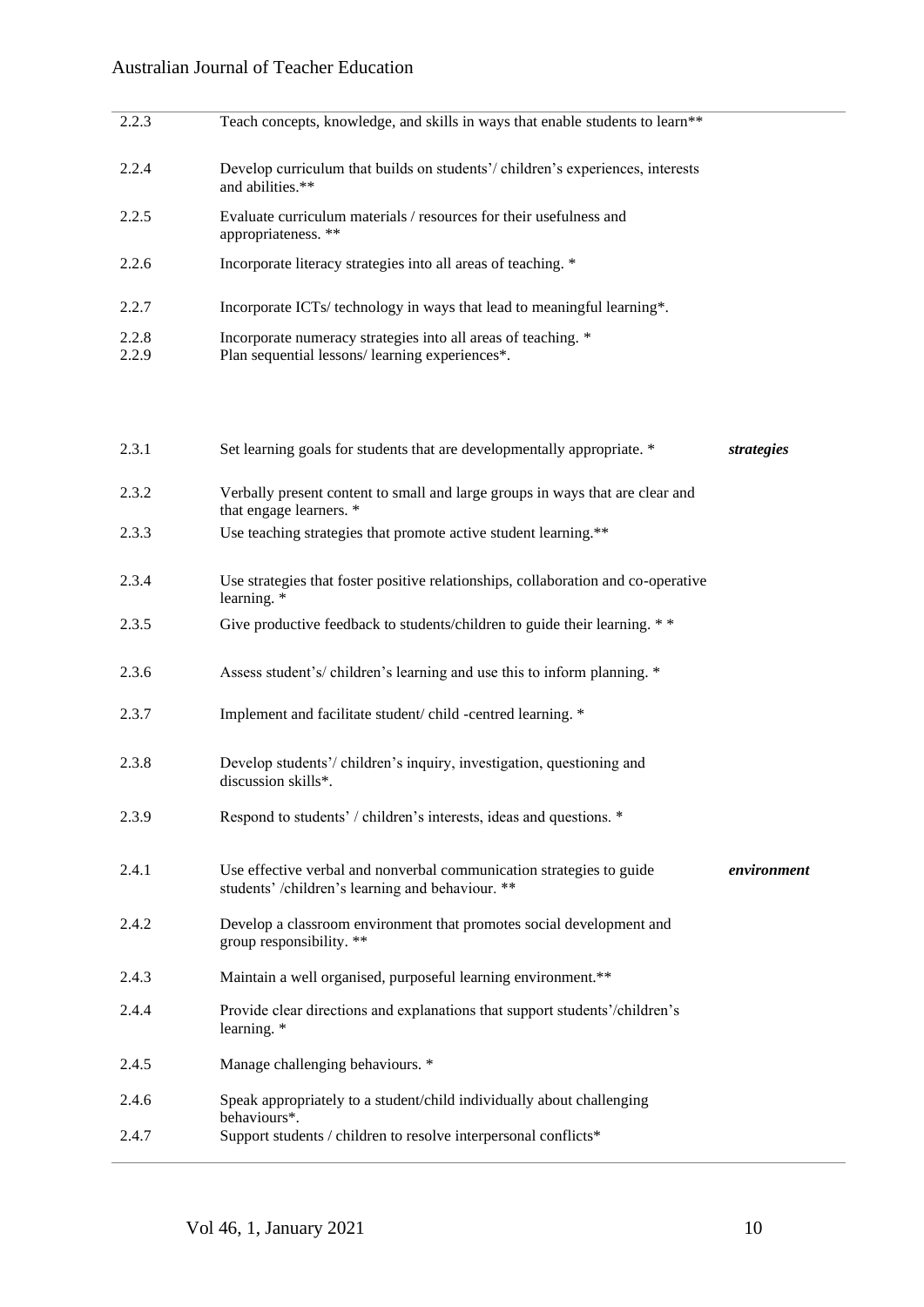| 2.5.1                       | Co-teach with your mentor teacher. *                                                                                           | engage |
|-----------------------------|--------------------------------------------------------------------------------------------------------------------------------|--------|
| 2.5.2                       | Use feedback from your mentor teacher, university advisor and peers to<br>improve practice. *                                  |        |
| 2.5.3                       | Attend and participate in staff meetings*.                                                                                     |        |
| 2.5.4                       | Work with your mentor teacher to communicate with families about students' /<br>children's learning*.                          |        |
| 2.5.5                       | Provide a clear rationale for your teaching decisions*.                                                                        |        |
| 2.5.6                       | Problem solve with colleagues.**                                                                                               |        |
| 2.5.7                       | Work with your mentor teacher to work with families to better understand<br>students/children and to support their learning.** |        |
| 2.5.8                       | Reflect on your own learning and establish and monitor professional learning<br>goals <sup>*</sup> .                           |        |
| $\mathbf{v}$ . $\mathbf{v}$ |                                                                                                                                |        |

*Note.* \* = original items; \*\* = adapted from Darling-Hammond, Chung & Frelow (2002)

Please provide an X in the box that best reflect your feelings about teaching at this point in time in relation to the following statements.

| Numerical<br>identifier<br>on PTPE | Item                                                                                                                                     | Construct<br>name  |
|------------------------------------|------------------------------------------------------------------------------------------------------------------------------------------|--------------------|
| 3.3.1                              | I am confident in my ability to promote positive behaviours in the<br>$classroom**$                                                      | self -<br>efficacy |
| 3.3.2                              | My students/ peers have more influence on their motivation and                                                                           |                    |
| 3.3.3                              | performance than I do.                                                                                                                   |                    |
|                                    | I am confident in my ability to teach all students/ children to high<br>$levels.**$                                                      |                    |
| 3.3.4                              | I am confident I am making a difference in the lives of children/my<br>students $**$ .                                                   |                    |
| 3.3.5                              | I am uncertain how to teach some of my students/children**.                                                                              |                    |
| 3.3.6                              | I am confident of my ability to integrate information technology into my<br>students' / children's learning. *                           |                    |
| 3.3.7                              | I am confident that I can use a variety of assessment strategies to<br>determine student strength and needs and to inform my programme*. |                    |

**Table 3: Subscales and Items of Original PTPE**

*Note.* \* = original items; \*\* = adapted from Darling-Hammond, Chung & Frelow (2002)

PTPE also collected demographic data of students, their study pathways and included an opportunity for open-ended responses.

# **Data Analysis Procedures Data Screening**

Data screening, preliminary analyses and Cronbach's alpha reliability estimates were achieved using SPSS 24.0. Tests for congenerity, convergent and discriminant validity and, Confirmatory Factor Analysis (CFA) were conducted with AMOS (version 24) using Maximum Likelihood Estimation (Byrne, 1998).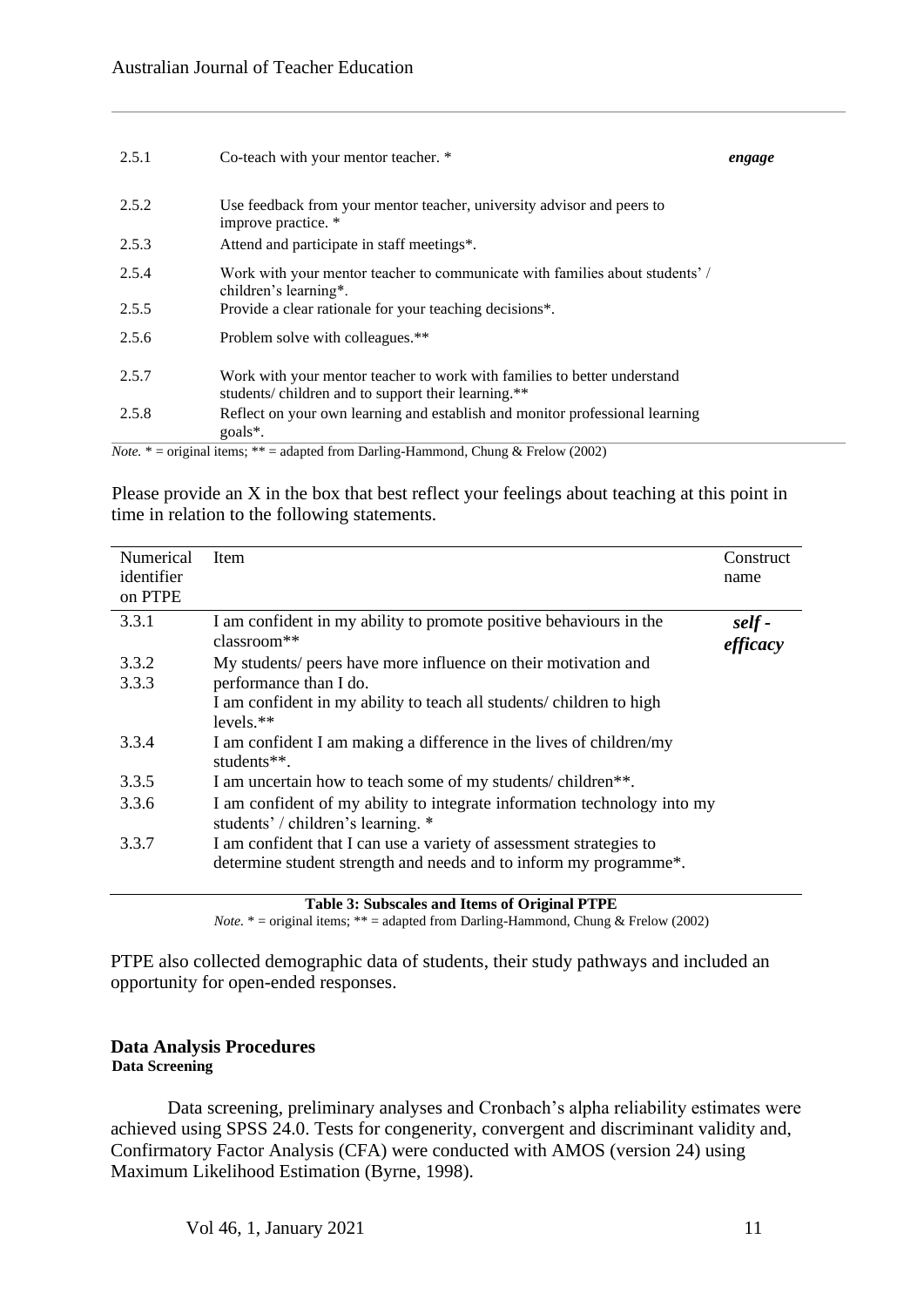#### **Dealing with Missing Data**

Missing values for single items were estimated by the full information maximum likelihood (FIML) imputation method, which is the best method of treating missing data because it produces the least bias in the missing values (Enders & Bandalos, 2001). Although other methods such as mean imputation and listwise deletion are used to overcome the issue of missing data, they are found problematic (Peugh & Enders, 2004). The advantage of using FIML is that "parameter estimates and standard errors are estimated directly from the observed data in an iterative fashion, rather than being imputed as such" (Marsh & O'Mara-Eves, 2008, p. 58). For data missing at random, FIML is found to produce less biased results when compared with other methods (Hallgren & Witkiewitz, 2013). Questionnaires that contained systematic missing data were treated with listwise deletion during data screening (Kline, 2011). Only a few cases with data missing at random were detected during the screening process.

#### **Congenerity of the PTPE Subscales**

The one-factor congeneric models of the six multiple indicator factors of the original version of PTPE were examined. In the models, the loadings of items on the factors they were intended to measure were also examined, and loadings  $> 0.5$  were regarded as "high" (Kline, 1998). Furthermore, each indicator's Square Multiple Correlation (SMC), which is equivalent to item reliability in classical test theory were examined, where values less than 0.5 indicate the item is a weak measure of the construct (Kline, 2011). To improve model fit, the modeltrimming strategy (Kline, 1998) was employed when there was a need. This involves eliminating paths that cause the model misfit, however this step was not employed purely based on statistical criteria in order not to cause Type 1 errors. Therefore, any removal of such paths was guided by theoretical considerations and subject to review of the subject experts.

# **Reliability Tests**

Internal consistency reliability was estimated using Cronbach's alpha. Indicators with a Cronbach's alpha above 0.70 were accepted as indications of an adequate measure (Hills, 2008).

# **Confirmatory Factor Analysis**

Full multi-factor confirmatory factor analysis (CFA) was employed to the test construct validity of the factors and, to test the hypothesised factorial structure of PTPE (see Figure 2 in the appendix). Multiple fit indices were examined across both incremental and absolute indices, such as the  $\chi^2$ /df ratio, Root Mean Square Error of Approximation (RMSEA), Comparative Fit Index (CFI) and Tucker Lewis Index (TLI) were examined. For this study,  $\chi^2$ /df values less than 3 and CFI and TLI values greater than 0.90 were considered as *acceptable fit*. For RMSEA, a value of 0.05 indicated a *close fit*, values near 0.08 indicated a *fair fit*, and values above 0.10 indicated a *poor fit* (Byrne, 1998).

Factor loadings of the items were scrutinised to confirm the hypothesised six-factor structure of PTPE. The proportion of variance explained by the model was also verified, values larger than 25% were considered a "large" effect as per guidelines (Hills, 2008, p. 72).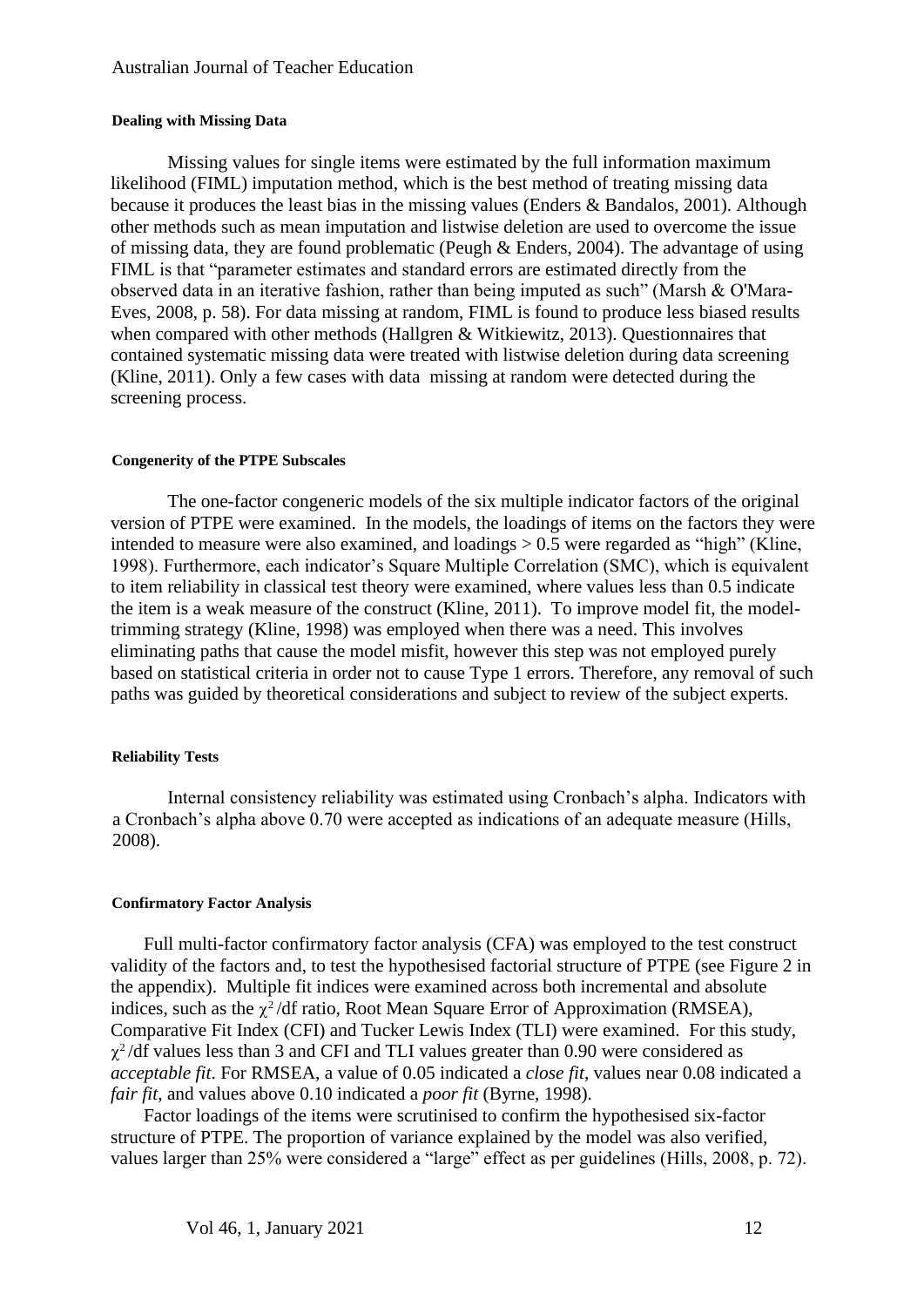#### **Convergent and Discriminant Validity**

Convergent validity within a construct is a measure of the strength of the relationships between the items that are predicted to represent the construct (Brown, 2006). High or moderately high intercorrelations among the indicators measuring the same construct support *convergent validity* within the construct.

Assessing discriminant validity between constructs is imperative where the constructs in a scale are interrelated. Discriminant validity tests whether the indicators for two constructs are different enough to conclude that they do indeed measure two separate constructs. If there is definitional overlap between the constructs, it could be concluded that the indicators measure a single construct rather than two. The frequently used tests (such as correlational and factor method approaches) are weak or less stringent (Holmes-Smith, 2011). For example, large correlations between constructs (greater than 0.80 or 0.90) have identified as a lack of discriminant validity (e.g. Kline, 1998), however such rules become arbitrary when two constructs are theoretically highly interrelated yet two distinct constructs. This was a critical step in the scale development, as the Standards have high overlapping among them.

In this study, Bagozzi, Yi and Phillips' (1991) nested model method, which is a robust SEM technique to test the extent to which the constructs in a model are different was used. In this rigorous approach to discriminant validity, two nested models were run; namely a model with unconstrained correlation between any two pair of constructs and a second model with constrained correlation between the same constructs (constrained to 1.00). If the  $\chi^2$  difference test shows that constraining the correlation between the two constructs does not significantly worsen the model fit, then we fail to conclude that the constructs differ (Bagozzi & Phillips, 1982, p. 476). Since we had six constructs in this scale, we did a similar analysis on each pair of constructs.

#### **Invariance Testing**

The purpose of invariance testing is to compare across distinct groups to assess whether the instrument may hold the same meaning for all groups (Byrne, 1998). Invariance testing was conducted to determine whether the instrument measures the same components of *teacher preparedness, engage* and *self-efficacy*, with equal validity for various groups (e.g. males and females). To determine whether the invariance testing supplied a satisfactory result, the goodness of fit indices of the nested models with progressive increments of parameter restrictions, usually on the factor loading, factor variances and covariances and, factor uniqueness (Byrne, 1998) were examined (Byrne & Watkins, 2003). Variations in the CFI index less than 0.01 were set as the minimal requirement for factorial invariance, with any variation in RMSEA or TLI were considered arbitrary in nature (Marsh, Tracey, & Craven, 2006).

### **Results**

#### **Congenerity of the PTPE Subscales**

One-factor congeneric models of the six multiple indicator latent factors were conducted with data collected from time-point 1. The procedure of model re-specification is outlined below.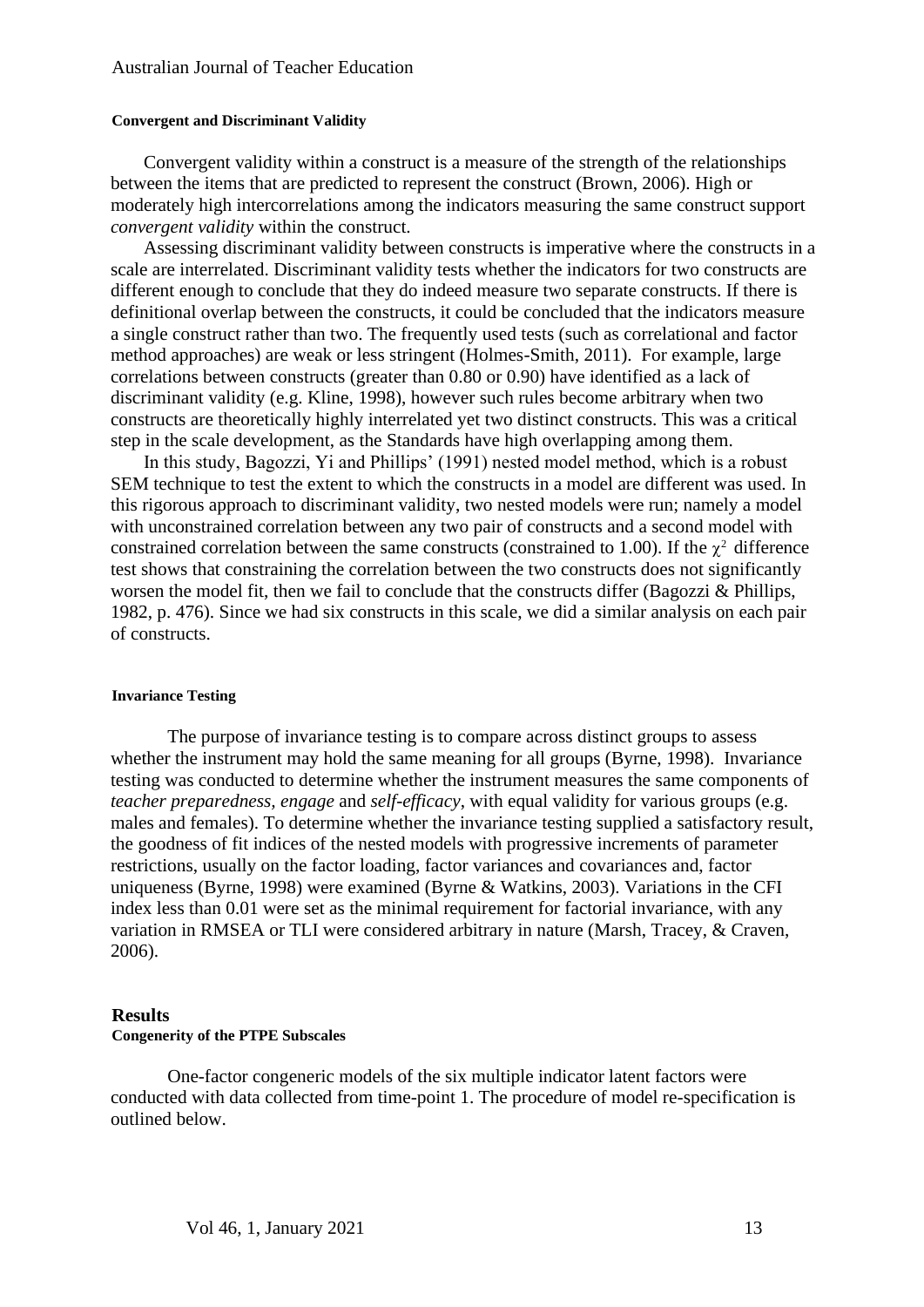#### *Relation*

The fit indices of the one-factor congeneric model for *relation* with all items included indicated poor fit (RMSEA =  $0.183$ , CFI =  $0.819$ , TLI =  $0.728$ ). The lowest Square Multiple Correlation (SMC) was identified as 0.254 for Q2.1.2 (*Build rapport with students/children*). Large correlation residuals were found between this item and other items in the model. Upon inspection of this item, it was concluded that that respondents might have found this item too broad to give it a specific meaning. It was reasonable to assume that this item had been subjected to differing interpretations by the participants from what was originally intended. Therefore, Q.1.2 was removed and fit indices were examined. Similarly, Q.1.5 had a SMC of 0.267 which was below the cut off limit (0.3), probably because there are two dimensions, therefore the item was also deleted. The respecified model showed *excellent* fit indices (RMSEA  $=$ 0.000, CFI  $=$ 1.000, TLI  $=$  1.001) to the data. The RMSEA value does not mean a *perfect fit* in this instance (Kline, 2011) but generated due to the smaller  $\chi^2$  statistic (0.202) of the model than its degrees of freedom  $(df = 4)$  (Steiger, 2000).

#### *Knowledge*

The model with all items included indicated a *poor* fit (RMSEA =  $0.114$ , CFI =  $0.921$ ,  $TLI = 0.895$ . The possible sources of model misspecification were identified in the largest correlation residual between Q2.2.2 and Q2.2.8 and between Q2.2.7 and Q2.2.8. Similar large residual correlations were observed between Q 2.2.7 and Q2.2.5. Items Q.2.2.7 and Q.2.2.8 also displayed the lowest SMCs among the indicators (0.366 and 0.353 respectively). Closer inspection of these items revealed the possible reasons for misfit. The phrasing of the item Q.2.2.2 might have made it difficult for respondents to give a single response. Similarly, Q.2.2.7 and Q.2.2.8 were the only two items in the subscale that centred around specific strategies while other items were focusing on general curriculum. The model with Q2.2.2, Q2.2.7 and Q2.2.8 removed showed an *excellent* fit (RMSEA =0.013, CFI = 1.000, TLI = 0.999).

#### *Strategies*

The fit indices of the model for *strategies* with all items indicated a *poor* fit (RMSEA  $=0.126$ , CFI = 0.926, TLI = 0.901). Q.2.3.2 showed the lowest SMC (0.433). Large correlation residual was reported between Q.2.3.2 and items Q 2.3.3, Q2.3.4 and Q.2.3.9. The respecified model with  $Q.2.3.2$  removed showed improved fit (RMSEA =  $0.047$ ,  $CFI = 0.993$ , TLI = 0.988). A closer inspection of 0.2.3.2 suggested that this item might have been ambiguous for the respondents, perhaps too general to allow participants to attribute a precise meaning to it. This could be a possible reason why Q 2.3.2 failed to fully measure the construct it was intended to measure. Hence, the removal of this item was warranted.

#### *Environment*

The original model for *environment* showed a *poor* fit (RMSEA = 0.212, CFI = 0.861, TLI =  $0.791$ ) when all items were included. O 2.4.5 reported the lowest SMC (0.389) and displayed large error variance correlations with Q 2.4.6 and Q 2.4.7, suggesting the item is a weak direct measure the construct. This item was found to highly correlated to other items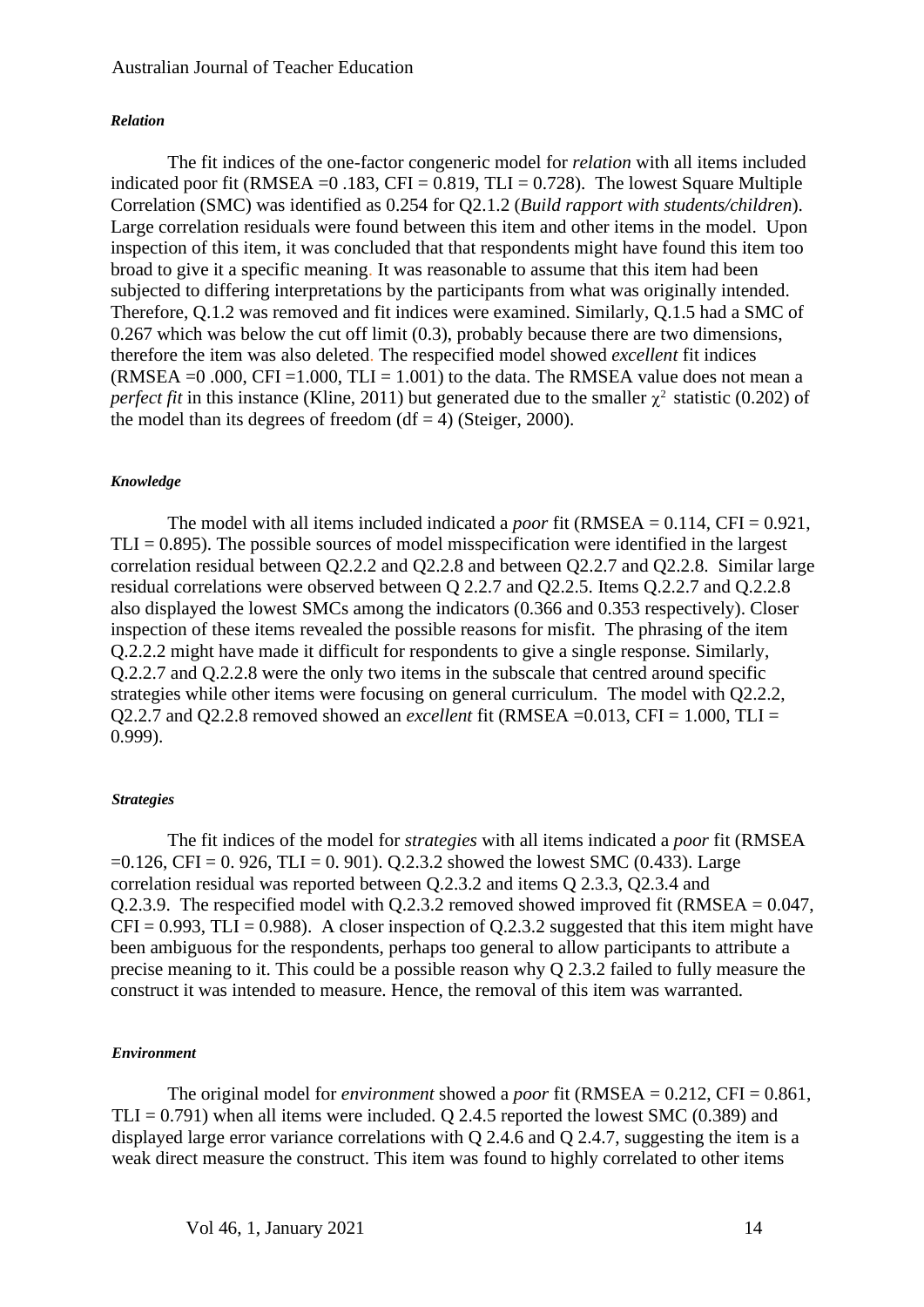meaning that it manifests through other items in the subscale. The respecified model without Q2.4.5 showed *excellent* fit indices (RMSEA =0.039, CFI = 0.998, TLI = 0.994) to the data.

# *Engage*

The fit indices of the original *engage* model with all items indicated a poor fit  $(RMSEA = 0.133, CFI = 0.943, TLI = 0.920$ . The lowest SMC (0.529) was reported for Q 2.5.1 and large correlation residuals were observed between this item and Q 2.5.7, Q2.5.5 and Q2.5.2. Closer inspection of the item indicated that the item probably is redundant. Therefore, this item was deemed not to be measuring *engage* as intended and hence, it was removed. The fit of the model with remaining items were *acceptable* (RMSEA = 0.061,  $CFI = 0.994$ ,  $TLI = 0.986$ ).

# *Self- Efficacy*

The fit indices of the original *efficacy* model with all items indicated a *poor* fit  $(RMSEA = 0.101, CFI = 0.915, TLI = 0.872$ . The lowest SMC was reported for Q 3.3.5 (0.023) and Q3.3.2 (0.112). Closer inspection revealed that they were negatively phrased items on the subscale and this might have led respondents to misinterpretation. Studies show that method effects are associated with negatively worded items (see DiStefano & Motl, 2009) further supporting their removal. The model with these items removed showed an *excellent* fit  $(RMSEA = 0.028, CFI = 0.998, TLI = 0.995).$ 

Reduction of the scale items from 58 to 36 was not expected to affect the face and content validity of the instrument. To the contrary, the removal of items due to potential misinterpretations, redundancy, or being overly specific supports the objective for each set of subscale items to collectively measure the intended variable. Explanations for why these items were poorly fitting were considered before their deletion from the subscales and were subjected to the review of the research team, consisting of teacher educators with expertise across K-12 grade bands.

# **Cronbach's Alpha Reliability Estimation of the PTPE**

Reliability tests were conducted on the subscales of refined 36-item PTPE. The Cronbach's alpha coefficients were clearly higher than the target reliability of 0.7 (Table 4).

| <b>Construct</b>                | <b>Alpha</b> |
|---------------------------------|--------------|
| Relation                        | 0.815        |
| Knowledge                       | 0.883        |
| <i><u><b>Strategies</b></u></i> | 0.923        |
| Environment                     | 0.901        |
| Engage                          | 0.929        |
| Self-Efficacy                   | 0.809        |

| Table 4: Cronbach's Alpha Coefficients of PTPE Subscales |  |  |
|----------------------------------------------------------|--|--|
|----------------------------------------------------------|--|--|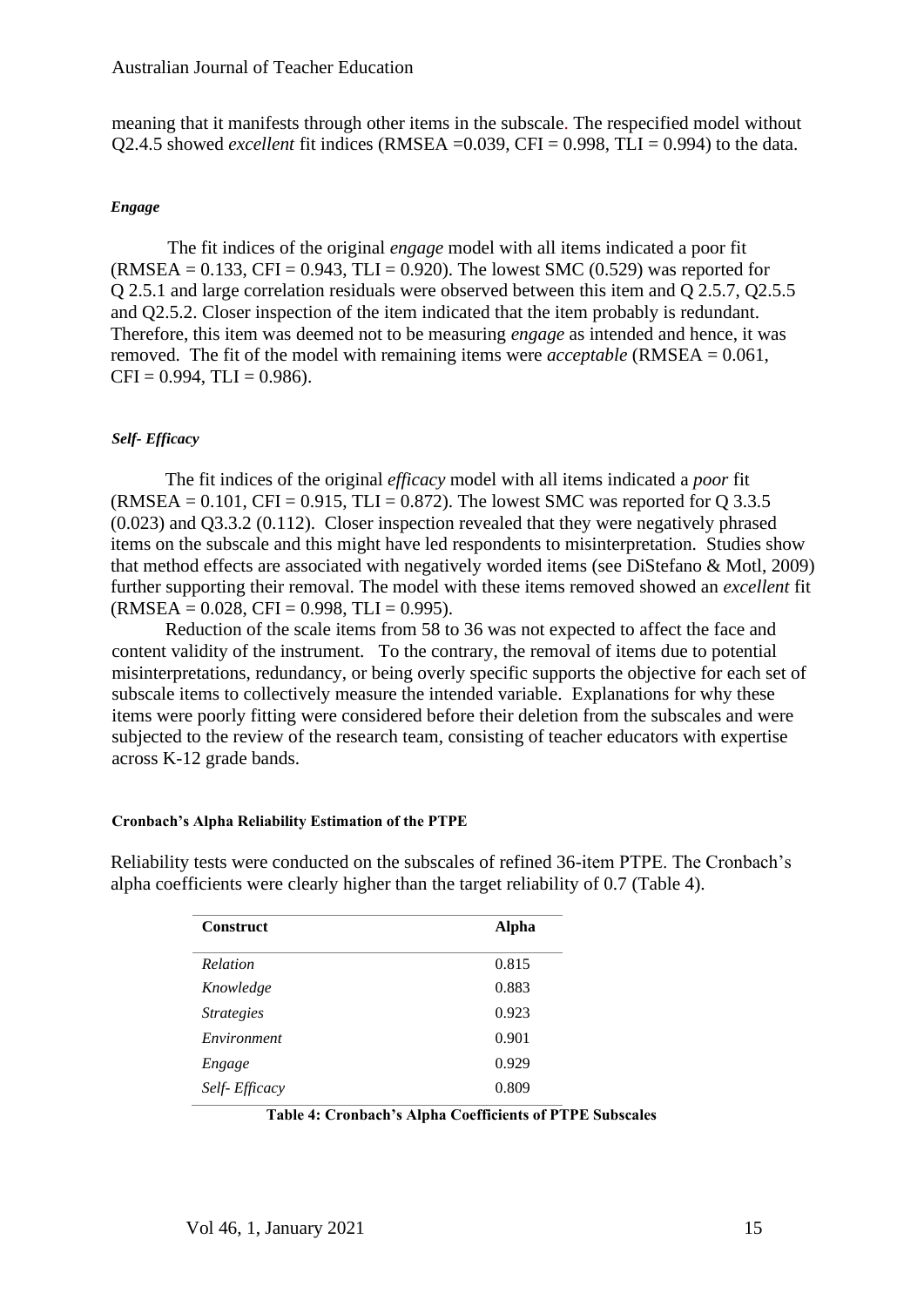# **Confirmatory Factor Analysis (CFA) of PTPE**

The full CFA was conducted on the refined PTPE (see Figure 2 in the Appendix). This model resulted in a *good* fit to the data (RMSEA =  $0.055$ ;  $\chi^2$ /df = 1.715; TLI =  $0.922$ ; CFI =0.931). All indicators specified to measure a common underlying factor demonstrated high loadings  $(0.5)$  as displayed in Table 5. In addition, the analysis of Modification Indices (MI) of the model did not show any justification for further modification (Byrne, 1998) to the factorial structure of the PTPE. The proportion of variance explained by the model was found as "large" (Hills, 2008, p. 72).

|                                  | <b>Relation</b>                  | Knowledge                                          | <b>Strategies</b>                                                    | <b>Environment</b>                                 | <b>Engage</b>                                               | Self-<br><b>Efficacy</b>         |
|----------------------------------|----------------------------------|----------------------------------------------------|----------------------------------------------------------------------|----------------------------------------------------|-------------------------------------------------------------|----------------------------------|
| Factor loadings 0.670            | 0.706<br>0.623<br>0.751<br>0.743 | 0.633<br>0.742<br>0.786<br>0.795<br>0.708<br>0.754 | 0.731<br>0.787<br>0.768<br>0.740<br>0.753<br>0.774<br>0.786<br>0.742 | 0.739<br>0.835<br>0.684<br>0.758<br>0.835<br>0.695 | 0.795<br>0.840<br>0.804<br>0.822<br>0.786<br>0.815<br>0.801 | 0.674<br>0.754<br>0.728<br>0.676 |
| Average<br>variance<br>explained | 26%                              | 26%                                                | 33%                                                                  | 38%                                                | 68%                                                         | 27%                              |

# **Table 5: Factor Loadings of Indicators on PTPE Subscales**

Between-factor correlations of the six constructs of PTPE displayed high values (see Table 6) as expected, as four of them were conceptualised as four dimensions of *teacher preparedness*. To examine the discriminant validity of the factorial structure further, Bagozzi et. al's (1991) nested model testing method was employed with each pair of constructs. Table 7 displays the results of comparison with the constrained model, assuming model unconstrained to be correct.

| <b>Relation</b> | Knowledge | <b>Strategies</b> | <i>Environ</i><br>ment | <b>Engage</b> | Self-<br><b>Efficacy</b> |
|-----------------|-----------|-------------------|------------------------|---------------|--------------------------|
| 1.000           |           |                   |                        |               |                          |
| 0.676           | 1.000     |                   |                        |               |                          |
| 0.599           | 0.814     | 1.000             |                        |               |                          |
| 0.579           | 0.603     | 0.790             | 1.000                  |               |                          |
| 0.397           | 0.469     | 0.581             | 0.611                  | 1.000         |                          |
| 0.463           | 0.579     | 0.618             | 0.678                  | 0.577         | 1.000                    |
|                 |           |                   |                        |               |                          |

**Table 6: Correlations Among the Six Latent Variables of PTPE**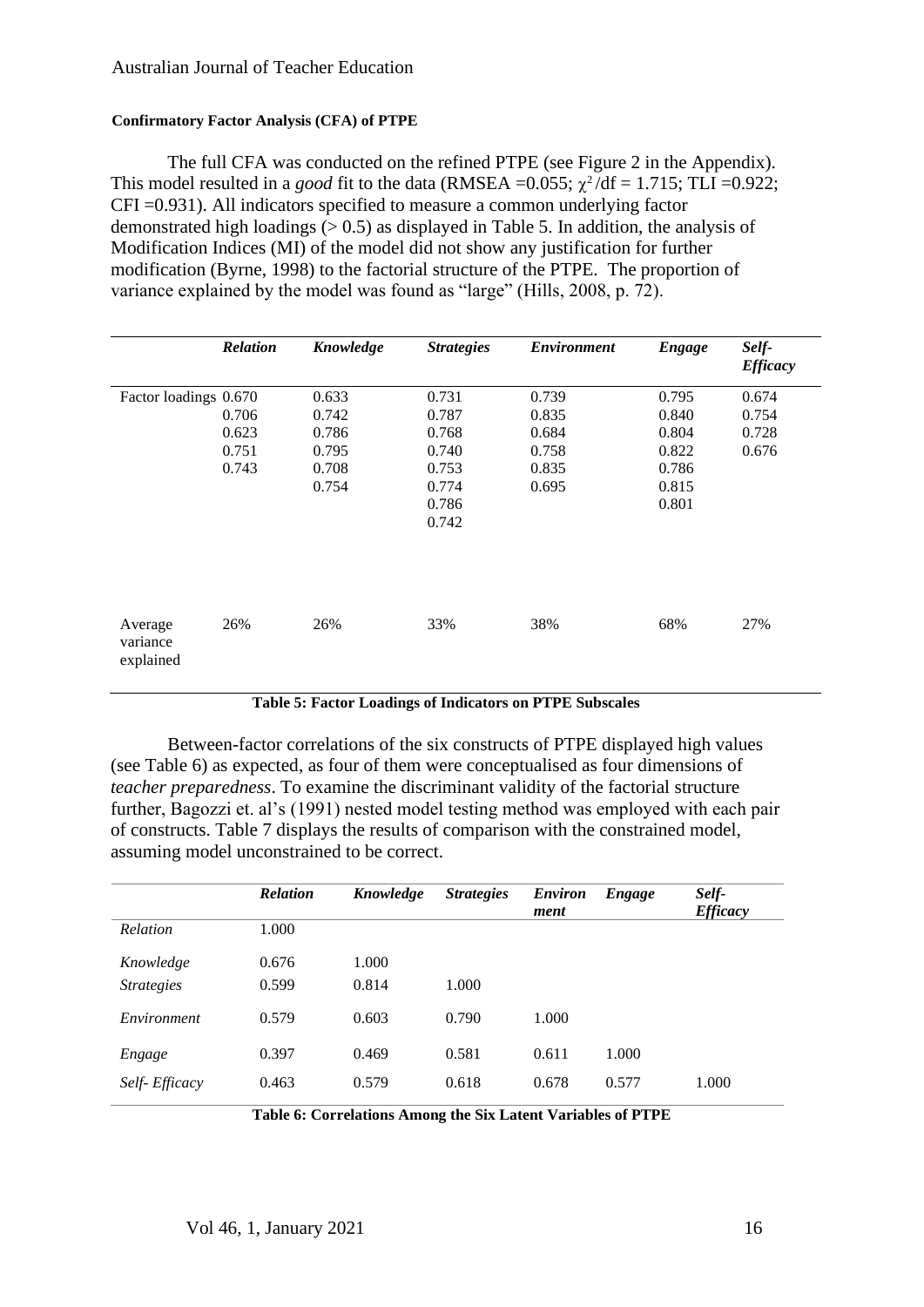| Pair of variables      | df | $\chi^2$ | p    |  |
|------------------------|----|----------|------|--|
|                        |    |          |      |  |
| relation-knowledge     | 1  | 114.664  | .000 |  |
| relation-strategies    | 1  | 119.100  | .000 |  |
| relation-environment   | 1  | 108.875  | .000 |  |
| relation-engage        | 1  | 96.445   | .000 |  |
| relation-efficacy      | 1  | 146.226  | .000 |  |
| knowledge-strategies   | 1  | 89.970   | .000 |  |
| knowledge-environment  | 1  | 99.310   | .000 |  |
| knowledge-engage       | 1  | 55.749   | .000 |  |
| knowledge-efficacy     | 1  | 126.125  | .000 |  |
| strategies-environment | 1  | 80.388   | .000 |  |
| strategies-engage      | 1  | 70.772   | .000 |  |
| strategies-efficacy    | 1  | 117.959  | .000 |  |
| environment-engage     | 1  | 57.393   | .000 |  |
| environment-efficacy   |    | 95.188   | .000 |  |
| engage-efficacy        |    | 75.119   | .000 |  |

**Table 7: Discriminant Validity - Model Comparison of Nested Models (Unconstrained and Constrained)**

Constraining the correlation to 1.00 had made the model fit significantly worse than the unconstrained model for each pair of constructs, which convincingly demonstrate the discriminant validity among the six PTPE subscales.

# *Factorial Invariance Testing of the PTPE by Gender Groups.*

Five models were tested for factorial invariance of the measurement model across gender (see Table 8). Examining the variation in the CFI for the nested models, as recommended by Cheung and Renvold (2002), it was identified that invariance across the male and female groups was achieved for the factor loading (Model 2), for the factor loading, variance and covariance (Model 3) and factor loadings and uniqueness (Model 4). The results demonstrated the factor structure of PTPE is invariant across the two critical gender groups for this data; males and females.

Although PTPE was found gender invariant, results were interpreted with caution. Statistical tests have limited power with small sample sizes, and violations of invariance might not be detected if the sample sizes of the two groups are severely unbalanced, thus yielding inconclusive results (Yoon & Lai, 2018). However, the ratio of the size of two groups were around 3 in this study. Therefore, the imbalance was not regarded as 'substantial' (Yoon & Lai, 2008 p.209), and the inference was deemed to be correct.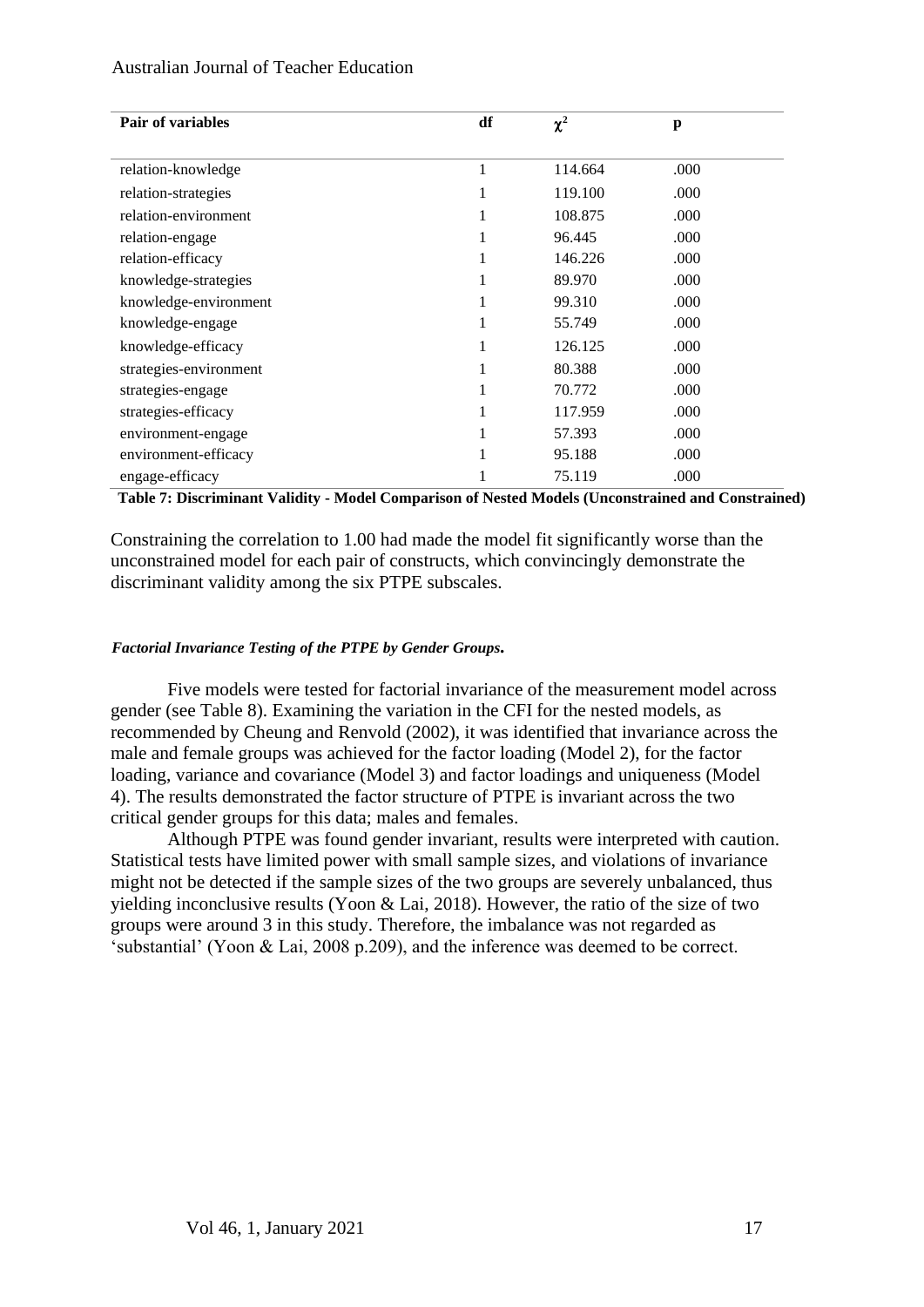|   | Model                                                    | $\chi^2$ | df   | $\chi^2/df$ | TLI   | <b>CFI</b> | <b>RMSEA</b> |
|---|----------------------------------------------------------|----------|------|-------------|-------|------------|--------------|
|   | Completely free                                          | 1892.003 | 1114 | 1.698       | 0.884 | 0.898      | 0.048        |
| 2 | Invariant factor loading                                 | 1911.325 | 1144 | 1.671       | 0.889 | 0.899      | 0.047        |
| 3 | Invariant factor<br>loading, variance $\&$<br>covariance | 1929.172 | 1165 | 1.656       | 0.891 | 0.899      | 0.047        |
| 4 | Invariant factor loadings<br>and uniqueness              | 1991.792 | 1223 | 1.629       | 0.896 | 0.899      | 0.046        |

**Table 8: Factorial Invariance across Gender for the PTPE** 

*Note.*  $\chi^2$  = chi-square; df = degrees of freedom; TLI = Tucker-Lewis Index; CFI = Comparative Fit Index; RMSEA = Root Mean Square Error of Approximation.

# **Discussion**

# **Psychometric Properties of the Instrumentation**

PTPE was developed with the intention to create a parsimonious instrument that measures PSTs' perception of *preparedness*, readiness to *engage* with the profession and *self-efficacy* in classroom teaching and the relationship among the variables. The results suggest the refined 36-item PTPE is a psychometrically sound, valid, and robust measure of the constructs included in the model. The subscales were congeneric measures of the specified constructs included in the PTPE and the internal consistency reliability for each of the subscales was acceptable. The construct validity (including content, convergent and discriminant validity), and invariance of the factorial structure across male and female genders were also verified.

# **Implications for Practitioners**

This instrument could be used by teacher educational practitioners to examine the effectiveness of their programmes in developing their students' sense of preparedness across various dimensions of teaching. In Australia, initial teacher education providers have professional experiences at various times during their programmes (Ure, et al.,2017). The intention of PTPE scale is best served when it is used during the final professional experience before graduation. Although variables of this instrument were organised under Australian Professional Standards for Teachers, they encompass wideranging elements of quality initial teacher education, therefore the instrument can be used in international context as well. Caution should be applied in interpreting the results as this instrument does not measure the quality of the programmes nor provides an accurate measure of the excellence of the future teachers they are preparing. Instead, it is indicative of the perceived preparedness of emerging teachers, which is found to significantly correlated with their sense of teaching efficacy (Darling-Hammond et al., 2002).

Furthermore, data collected employing PTPE could test the empirical viability of the theoretically developed research model (Figure 1). The strength of the hypothesised relations among the constructs can indicate the relative importance PSTs place on the Standards that they presume to enhance their readiness and self-efficacy. This would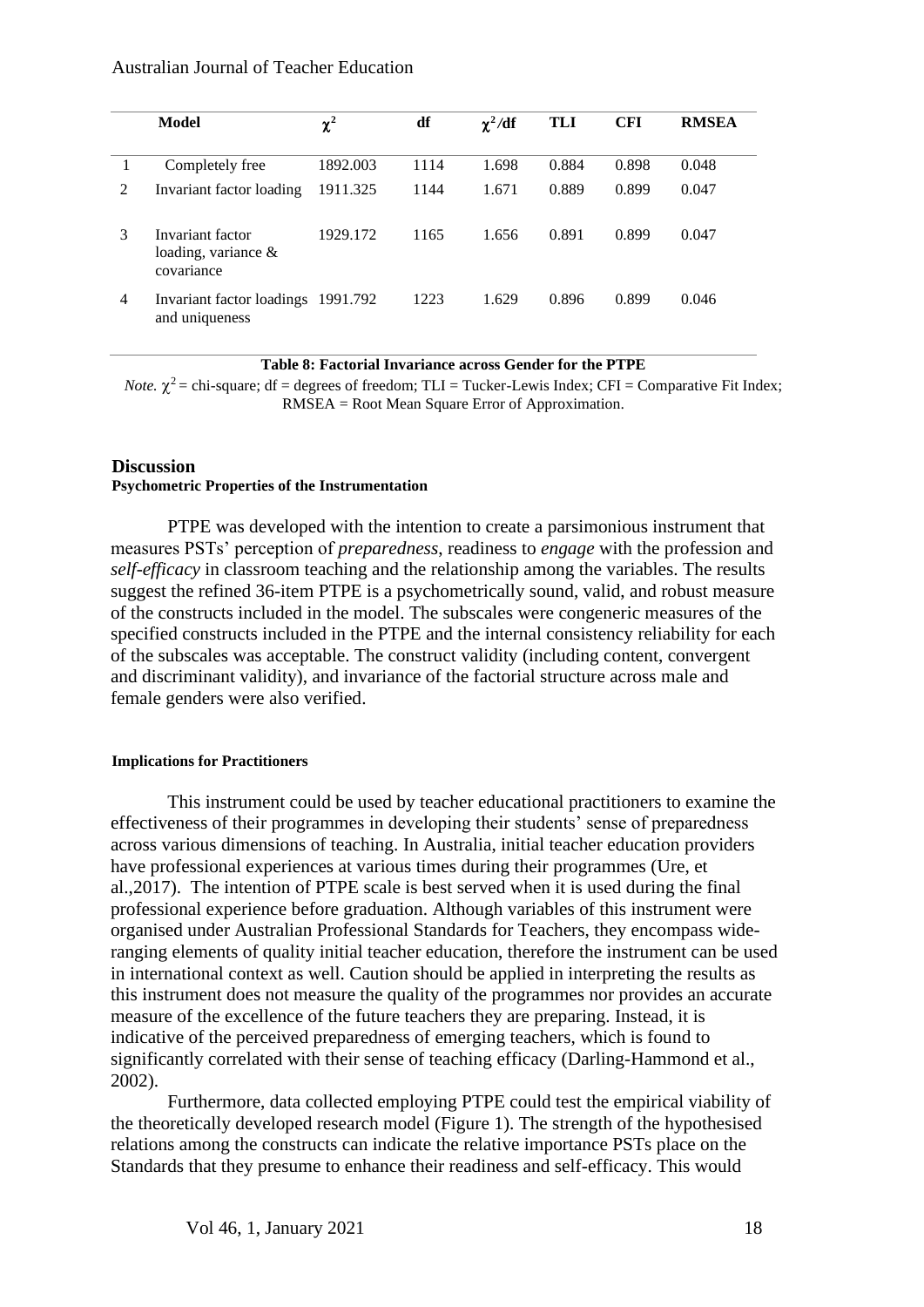enable the initial teacher education programmes to produce teachers who feel better prepared to enter teaching. Validation of the model prior and post the professional experience can be conducted and significance of the path coefficients can be compared using SEM technique. This can make an important contribution to teacher education literature. Such an investigation can pinpoint any shift in PSTs' views on relative significance of Standards on their classroom readiness before and after their professional experience. This comparison can also inform whether the perceived levels of preparedness, engagement and teaching efficacy drop or increase when PSTs encounter reality and, if yes, the reasons for such variations. This information may provide future directions for teacher education programmes.

# **Appendix**



**Figure 2: Full CFA of PTPE**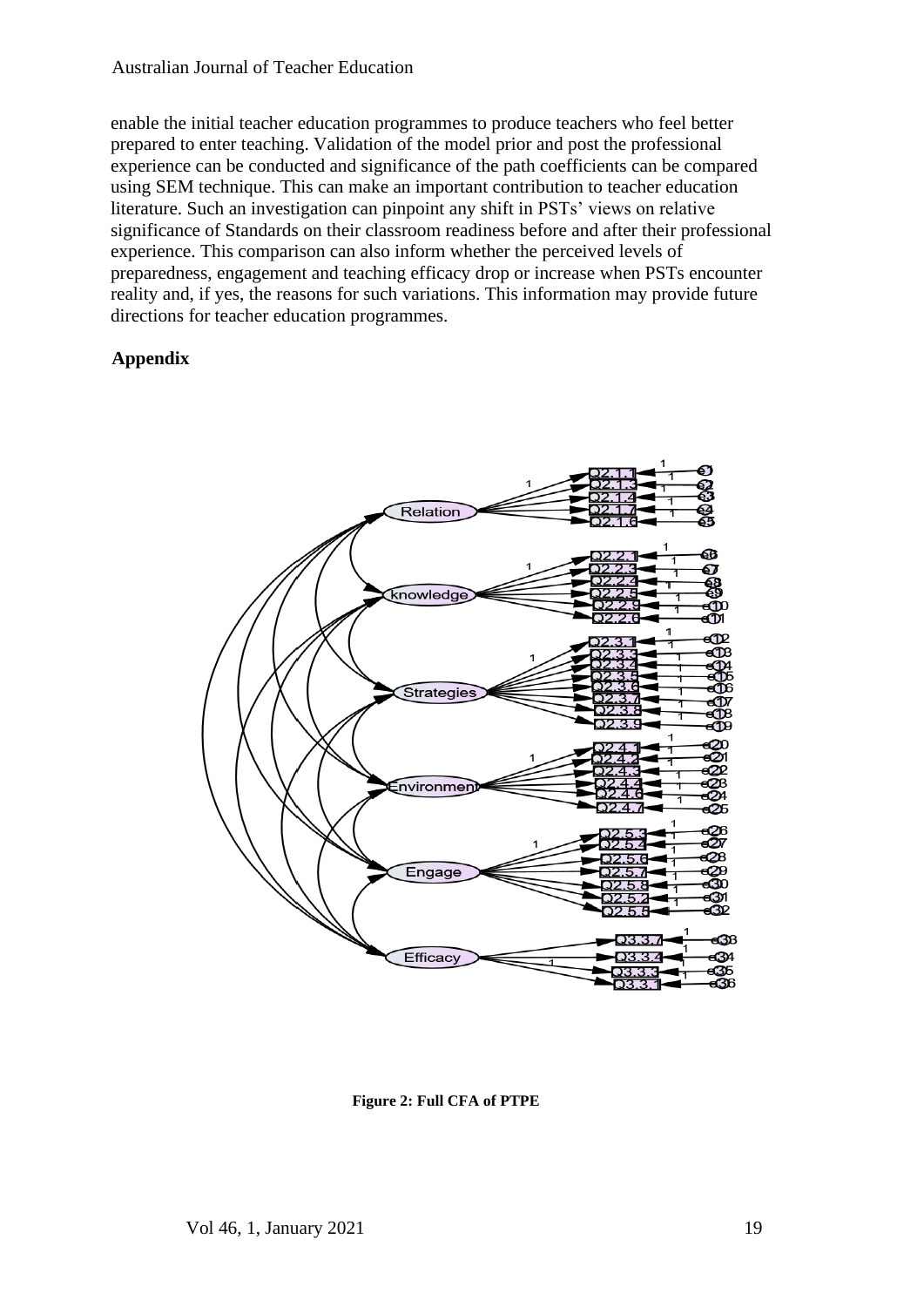# **References**

- Arbuckle, J. L. (1996). Full information estimation in the presence of incomplete data. In M. G.A & S. R.E. (Eds.), *Advanced structural equation modelling*. Mahwah, New Jersey: Lawrence Erlbaum Associates.
- Australian Institute for Teaching and School Leadership [AITSL]. (2010). *Looking at Classroom Practice*. Canberra: Australia. Retrieved from <https://www.aitsl.edu.au/docs/default-source/default-document-library>
- Australian Institute for Teaching and School Leadership [AITSL]. (2014). *Australian professional standards for teachers*. Canberra: Australia Retrieved from http://www.aitsl.edu.au/australian-professionalstandards-for-teachers Australian Institute for Teaching and School Leadership [AITSL]. (2014). *The Teacher Self-Assessment Tool* Australian professional standards for teachers. Canberra
- Bagozzi, R. P., & Phillips, L. W. (1982). Representing and Testing Organizational Theories: A Holistic Construal. *Administrative Science Quarterly, 27*(3), 459-489. <https://doi.org/10.2307/2392322>
- Bagozzi, R. P., Yi, Y., & Phillips, L. W. (1991). Assessing Construct Validity in Organizational Research. *Administrative Science Quarterly, 36*(3), 421-458. <https://doi.org/10.2307/2393203>
- Baker, P. H. (2005). Managing Student Behavior: How Ready are Teachers to Meet the Challenge? *American Secondary Education, 33*(3), 51-64. Retrieved from www.jstor.org/stable/41064554
- Bandura, A. (1977). Self-efficacy: Toward a unifying theory of behavioral change. *Psychological Review, 84*(2), 191-215. [https://doi.org/10.1037/0033-](https://doi.org/10.1037/0033-295X.84.2.191) [295X.84.2.191](https://doi.org/10.1037/0033-295X.84.2.191)
- Borko, H., & Putnam, R. T. (1996). Learning to teach. In *Handbook of educational psychology.* (pp. 673-708). London, England: Prentice Hall International.
- Brown, T. A. (2006). *Confirmatory factor analysis for applied research.* New York: The Guilford Press.
- Byrne, B. M. (1998). *Structural equation modelling with LISREL, PRELIS, and SIMPLIS: Basic concepts, applications, and programming*. Mahwah, NJ, US: Lawrence Erlbaum Associates Publishers.
- Byrne, B. M., & Watkins, D. (2003). The Issue of Measurement Invariance Revisited. *Journal of Cross-Cultural Psychology, 34*(2), 155-175. <https://doi.org/10.1177/0022022102250225>
- Cheung, G. W., & Rensvold, R. B. (2002). Evaluating Goodness-of-Fit Indexes for Testing Measurement Invariance. *Structural Equation Modelling: A Multidisciplinary Journal, 9*(2), 233-255. [https://doi.org/10.1207/S15328007SEM0902\\_5](https://doi.org/10.1207/S15328007SEM0902_5)
- Darling-Hammond, L. (2014). Strengthening Clinical Preparation: The Holy Grail of Teacher Education. *Peabody Journal of Education, 89*(4), 547-561. <https://doi.org/10.1080/0161956X.2014.939009>
- Darling-Hammond, L., & Bransford, J. (Eds.). (2005). *Preparing teachers for a changing world: What teachers should learn and be able to do*. San Francisco, CA, US: Jossey-Bass.
- Darling-Hammond, L., Chung, R., & Frelow, F. (2002). Variation in Teacher Preparation: How Well Do Different Pathways Prepare Teachers to Teach? *Journal of Teacher Education, 53*(4), 286-302. <https://doi.org/10.1177/0022487102053004002>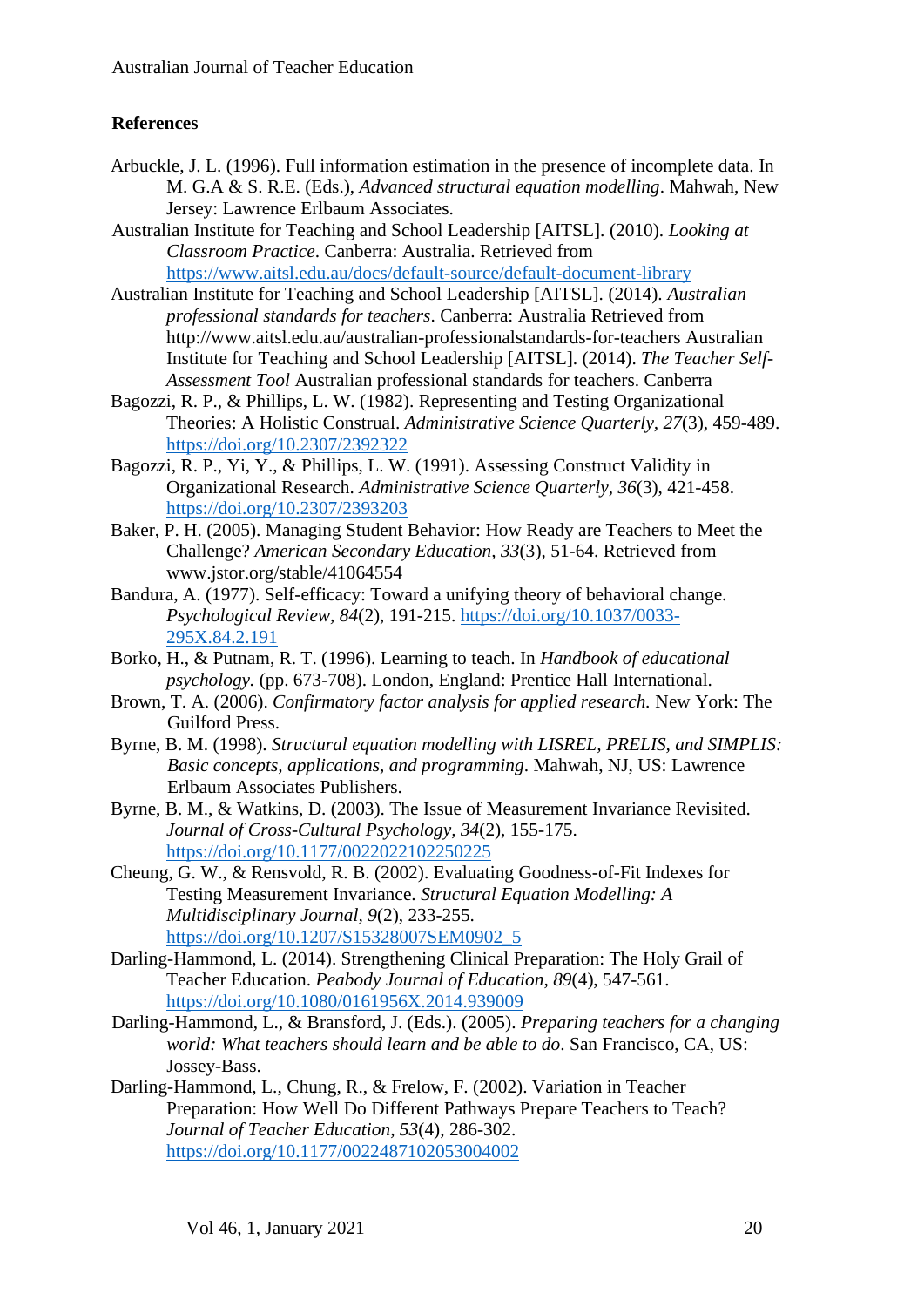- Darling-Hammond, L., Hyler, M. E., & Gardner, M. (2017). *Effective Teacher Professional Development*. Retrieved from Palo Alto, CA: Learning Policy Institute.:
- Dawson, V., & Shand, J. (2019). Impact of support for preservice teachers placed in disadvantaged schools. *Issues in Educational Research, 29*(1), 19-37. Retrieved from http://www.iier.org.au/iier29/dawson.pdf <https://doi.org/10.14689/ejer.2019.84.5>
- DiStefano, C., & Motl, R. W. (2009). Personality correlates of method effects due to negatively worded items on the Rosenberg Self-Esteem scale. *Personality and Individual Differences, 46*(3), 309-313.<https://doi.org/10.1016/j.paid.2008.10.020>
- Egeberg, H. M., McConney, A., & Price, A. (2016). Classroom Management and National Professional Standards for Teachers: A Review of the Literature on Theory and Practice. *Australian Journal of Teacher Education, 41*(7). <https://doi.org/10.14221/ajte.2016v41n7.1>
- Enders, C. K., & Bandalos, D. L. (2001). The Relative Performance of Full Information Maximum Likelihood Estimation for Missing Data in Structural Equation Models. *Structural Equation Modelling: A Multidisciplinary Journal, 8*(3), 430-457. [https://doi.org/10.1207/S15328007SEM0803\\_5](https://doi.org/10.1207/S15328007SEM0803_5)
- Giallo, R., & Little, E. (2003). Classroom behaviour problems: The relationship between preparedness, classroom experiences, and self-efficacy in graduate and student teachers. *Australian Journal of Educational and Developmental Psychology, 3*, 21-34.
- Hallgren, K. A., & Witkiewitz, K. (2013). Missing data in alcohol clinical trials: a comparison of methods. *Alcoholism, clinical and experimental research, 37*(12), 2152-2160.<https://doi.org/10.1111/acer.12205>
- Hattie, J. A. C., & Donoghue, G. M. (2016). Learning strategies: a synthesis and conceptual model. *npj Science of Learning, 1*(1), 16013. <https://doi.org/10.1038/npjscilearn.2016.13>
- Hills, A. M. (2008). *Foolproof Guide to Statistics using IBM SPSS (2nd ed.)*. Frenchs Forest, N.S.W.: Pearson.
- Holmes-Smith, P. (2011). *Advanced Structural Equation Modelling Using AMOS.* Melbourne: School Research Evaluation and Measurement Services. Material Provided at the ACSPRI 2015 Spring Program.
- Housego, B. (1990). A comparative study of student teachers' feelings of preparedness to teach. *Alberta Journal of Educational Research, 36*, 223-240.
- Hudson, S. M., Hudson, P., Weatherby-Fell, N. L., & Shipway, B. (2016). Graduate Standards for Teachers: Final-year Preservice Teachers Potentially Identify the Gaps. *Australian Journal of Teacher Education, 41*(9). <https://doi.org/10.14221/ajte.2016v41n9.8>
- Ingvarson, L., Beavis, A., & Kleinhenz, E. (2004). *Teacher Education Courses In Victoria: Perceptions Of Their Effectiveness And Factors Affecting Their Impact*. Retrieved from https://research.acer.edu.au/teacher\_education/4:
- Ingvarson, L., Reid, K., Buckley, S., Kleinhenz, E., Masters, G., & Rowley, G. (2014). *Best Practice Teacher Education Programs and Australia's Own Programs.* Retrieved from Canberra
- Jamieson-Proctor, R. M., Burnett, P., Finger, G., & Watson, G. (2006). ICT Integration and Teachers' Confidence in Using ICT for Teaching and Learning in Queensland State Schools. *Australasian Journal of Educational Technology, 22*(4), 511-530. <https://doi.org/10.14742/ajet.1283>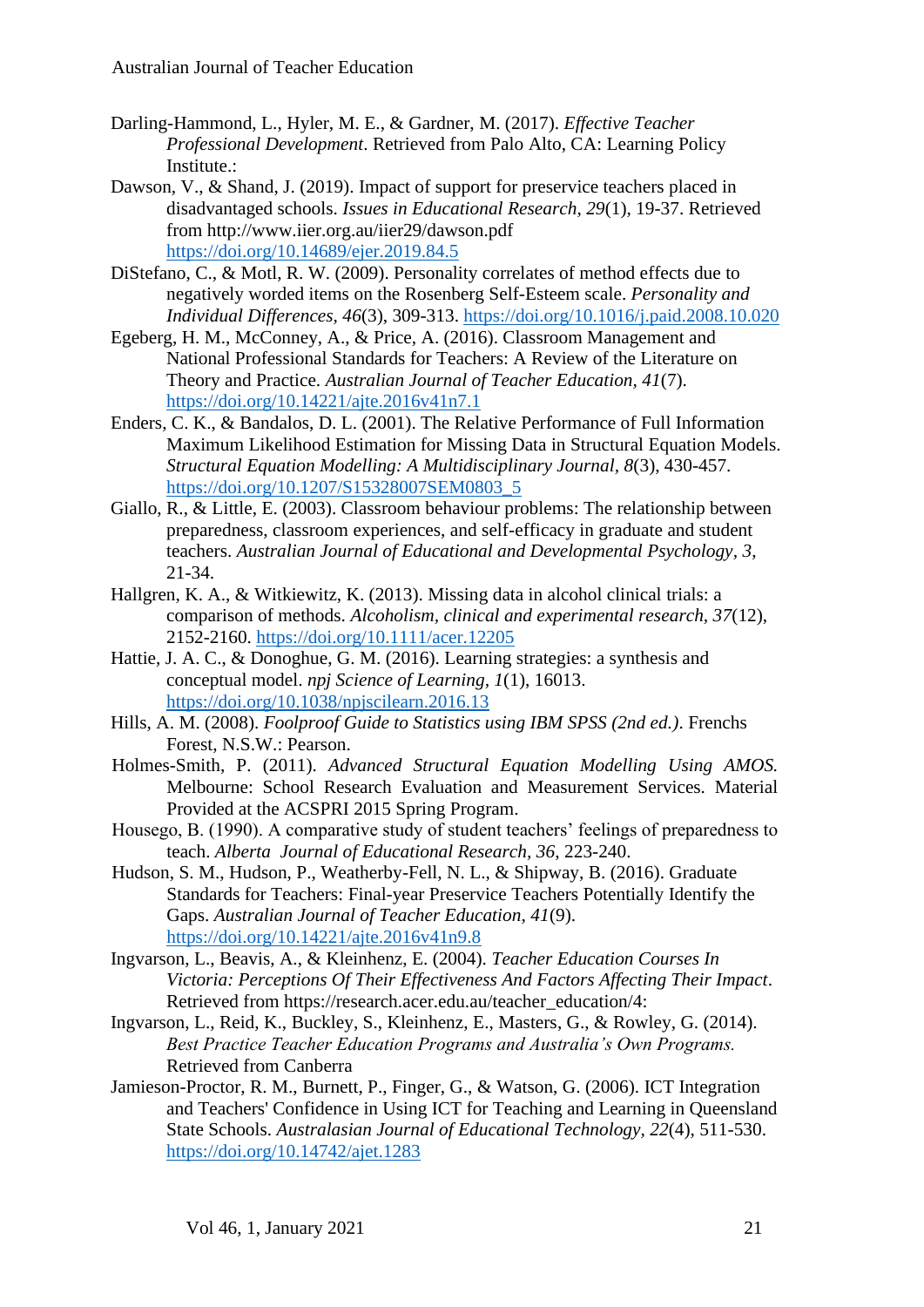- Kline, R. B. (1998). *Principles and practice of structural equation modelling*. New York, NY, US: Guilford Press.
- Kline, R. B. (2011). *Principles and practice of structural equation modelling, 3rd ed*. New York, NY, US: Guilford Press.
- Kola, A. J., & Sunday, O. S. (2015). A Review of Teacher Self-Efficacy, Pedagogical Content Knowledge (PCK) and Out-of-Field Teaching: Focussing on Nigerian Teachers. International Journal of Elementary Education. *International Journal of Elementary Education, 4*(3), 80-85.<https://doi.org/10.11648/j.ijeedu.20150403.15>
- Leung, S.-O. (2011). A comparison of psychometric properties and normality in 4-, 5-, 6, and 11- point Likert scales. *Journal of Social Service Research, 37*(4), 412- 421. <https://doi.org/10.1080/01488376.2011.580697>
- Louden, W., Heldsinger, S., House, H., Humphry, S., & Fitzgerald, D. (2010). *Learning from Teacher Education: The Impact of Teacher Education on Knowledge of Literacy and Mathematics Teaching*. Retrieved from Canberra, ACT:
- MA, K., & Cavanagh, M. S. (2018). Classroom Ready? Pre-Service Teachers' Self-Efficacy for Their First Professional Experience Placement. *Australian Journal of Teacher Education, 43*(7).<https://doi.org/10.14221/ajte.2018v43n7.8>
- Marsh, H. W., & O'Mara-Eves, A. (2008). Reciprocal Effects Between Academic Self-Concept, Self Esteem, Achievement, and Attainment Over Seven Adolescent Years: Unidimensional and Multidimensional Perspectives of Self-Concept. *Personality & social psychology bulletin, 34*, 542-552. <https://doi.org/10.1177/0146167207312313>
- Marsh, H. W., Tracey, D. K., & Craven, R. G. (2006). Multidimensional Self-Concept Structure for Preadolescents with Mild Intellectual Disabilities: A Hybrid Multigroup-MIMC Approach to Factorial Invariance and Latent Mean Differences. *Educational and Psychological Measurement, 66*(5), 795-818. <https://doi.org/10.1177/0013164405285910>
- Mayer, D., Allard, A., Bates, R., Dixon, M., Doecke, B., Kline, J., Hodder, P. (2015). *Studying the Effectiveness of Teacher Education – Final Report*. Retrieved from Geelong Vic Australia: Deakin University.:
- Paulhus, D. L. (1991). Measurement and control of response bias. In J. P. Robinson, P. R. Shaver, & L. S. Wrightsman (Eds.), Measures of social psychological attitudes, Vol. 1. Measures of personality and social psychological attitudes (p. 17–59). Academic Press.<https://doi.org/10.1016/B978-0-12-590241-0.50006-X>
- Paulhus, D. (2017). Socially Desirable Responding on Self-Reports. In V. Zeigler-Hill, T.K. Shackelford (eds.), Encyclopaedia of Personality and Individual Differences, doi: 10.1007/978-3-319-28099-8\_1349-1 (pp. 1-5). [https://doi.org/10.1007/978-3-](https://doi.org/10.1007/978-3-319-28099-8_1349-1) [319-28099-8\\_1349-1](https://doi.org/10.1007/978-3-319-28099-8_1349-1)
- Paulhus, D. L., & Vazire, S. (2007). The self-report method. In R. W. Robins, R. C. Fraley, & R. F. Krueger (Eds.), Handbook of research methods in personality psychology (p. 224–239). The Guilford Press.
- Peugh, J. L., & Enders, C. K. (2004). Missing Data in Educational Research: A Review of Reporting Practices and Suggestions for Improvement. *Review of Educational Research, 74*(4), 525-556.<https://doi.org/10.3102/00346543074004525>
- Raudenbush, S. W., Rowan, B., & Cheong, Y. F. (1992). Contextual effects on the selfperceived efficacy of high school teachers. *Sociology of Education, 65*(2), 150- 167.<https://doi.org/10.2307/2112680>
- Shulman, L. (1987). Knowledge and Teaching: Foundations of the New Reform. Harvard Educational Review: April 1987, Vol. 57, No. 1, pp. 1-23. <https://doi.org/10.17763/haer.57.1.j463w79r56455411>